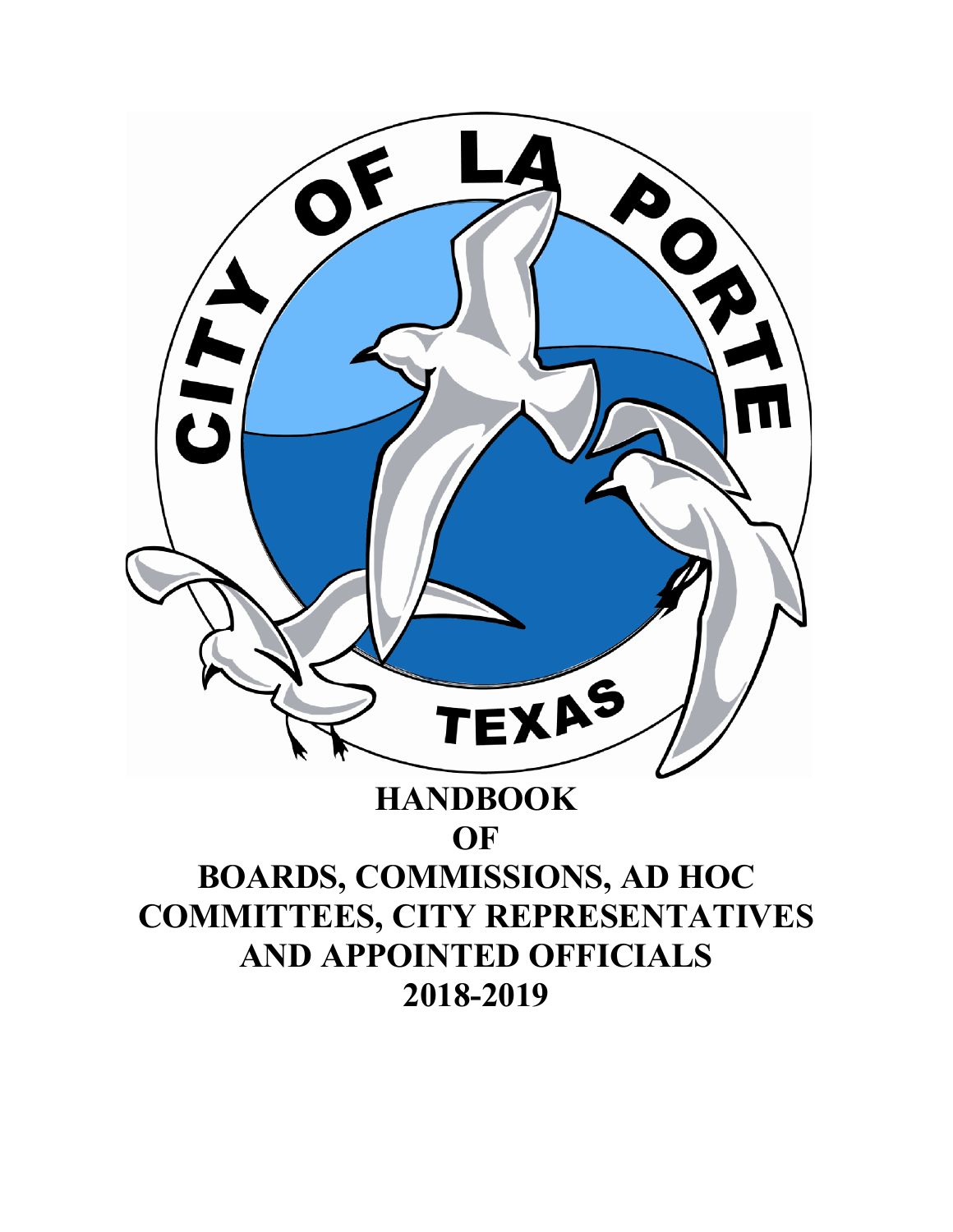

# **TABLE OF CONTENTS**

| Responsibilities of Members of Boards, Commissions and Committees------ 9-13 |  |
|------------------------------------------------------------------------------|--|
|                                                                              |  |
|                                                                              |  |
|                                                                              |  |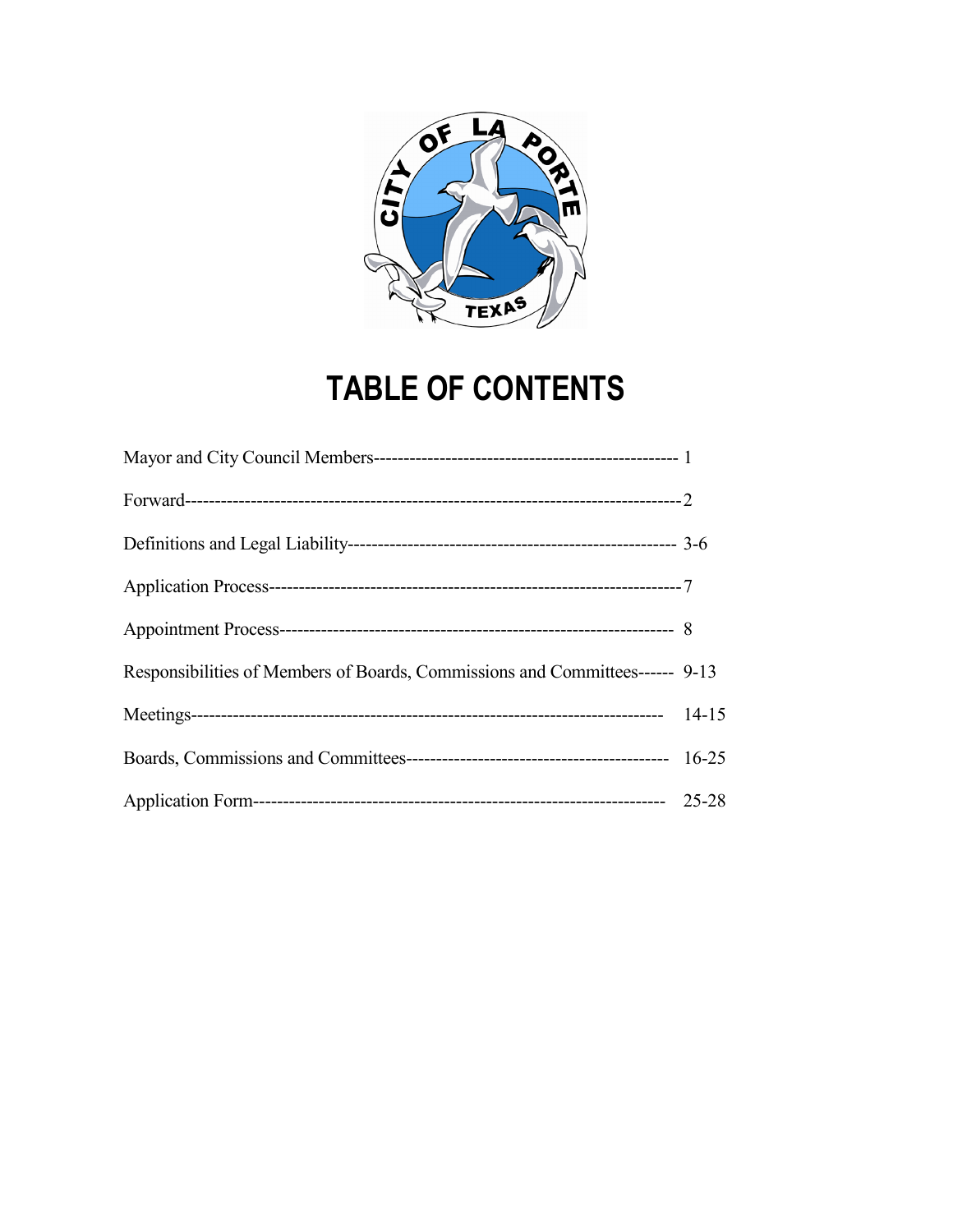#### **CITY OF LA PORTE 604 West Fairmont Parkway La Porte, Texas 77571 281-471-5020**

#### **Mayor and City Council Members**

**Mayor Louis Rigby**<br> **At Large A Company Louis Rigby** At Large B **Councilmember District 1 Danny Earp**<br> **Councilmember District 2 Danny Earp**<br> **Chuck Engelken Councilmember District 2 Councilmember District 3 Bill Bentley Councilmember District 4 Kristin Martin**<br> **Councilmember District 5 Arrows Lay Martin Councilmember District 5**<br> **Councilmember District 6**<br> **Councilmember District 6**<br> **Councilmember District 6**<br> **Councilmember District 6 Councilmember District 6** 

**John Zemanek**<br>Steve Gillett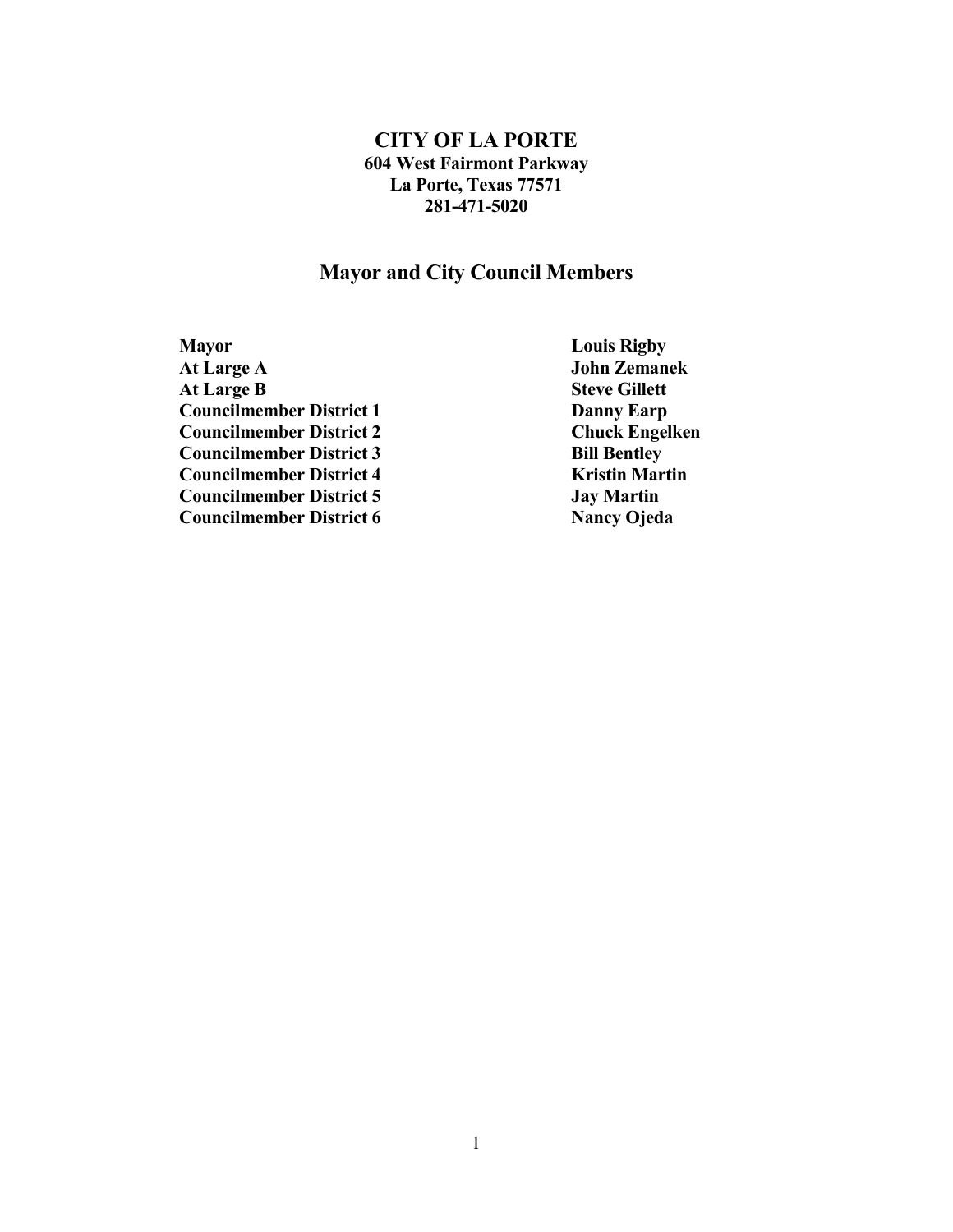#### **FOREWORD**

The work done by citizens serving on Boards, Commissions, Committees and Appointed Officials is a vital part of the work of La Porte City Government. Members are appointed by the City Council. Members have an opportunity to affect public policy, gain access to the highest levels of City government, and to develop networks. Any citizen interested in serving on a board, commission or committee should request a Handbook and application from the City Secretary's Office, or the appropriate staff liaison. In addition to submitting a completed application, it will also be helpful to notify the Mayor or a Councilmember of your interest.

This publication provides a listing of Boards, Commissions, Committees and Appointed Officials presently operating in the City of La Porte. The directory is designed to educate the citizens of La Porte about opportunities available for community service. The City Council encourages participation of qualified citizens and is committed to cultural diversity on all appointments. Questions regarding board, commission, committee service or volunteering should be directed to the City Secretary's Office at 281-470-5022.

In recognition of the important civic commitment of any citizen serving the City, we have prepared this handbook to assist members in performing their duties.

It is our hope that your service to the City of La Porte will be both rewarding and fulfilling. Again, thank you for your willingness to serve.

Sincerely,

Louis R. Rigby Mayor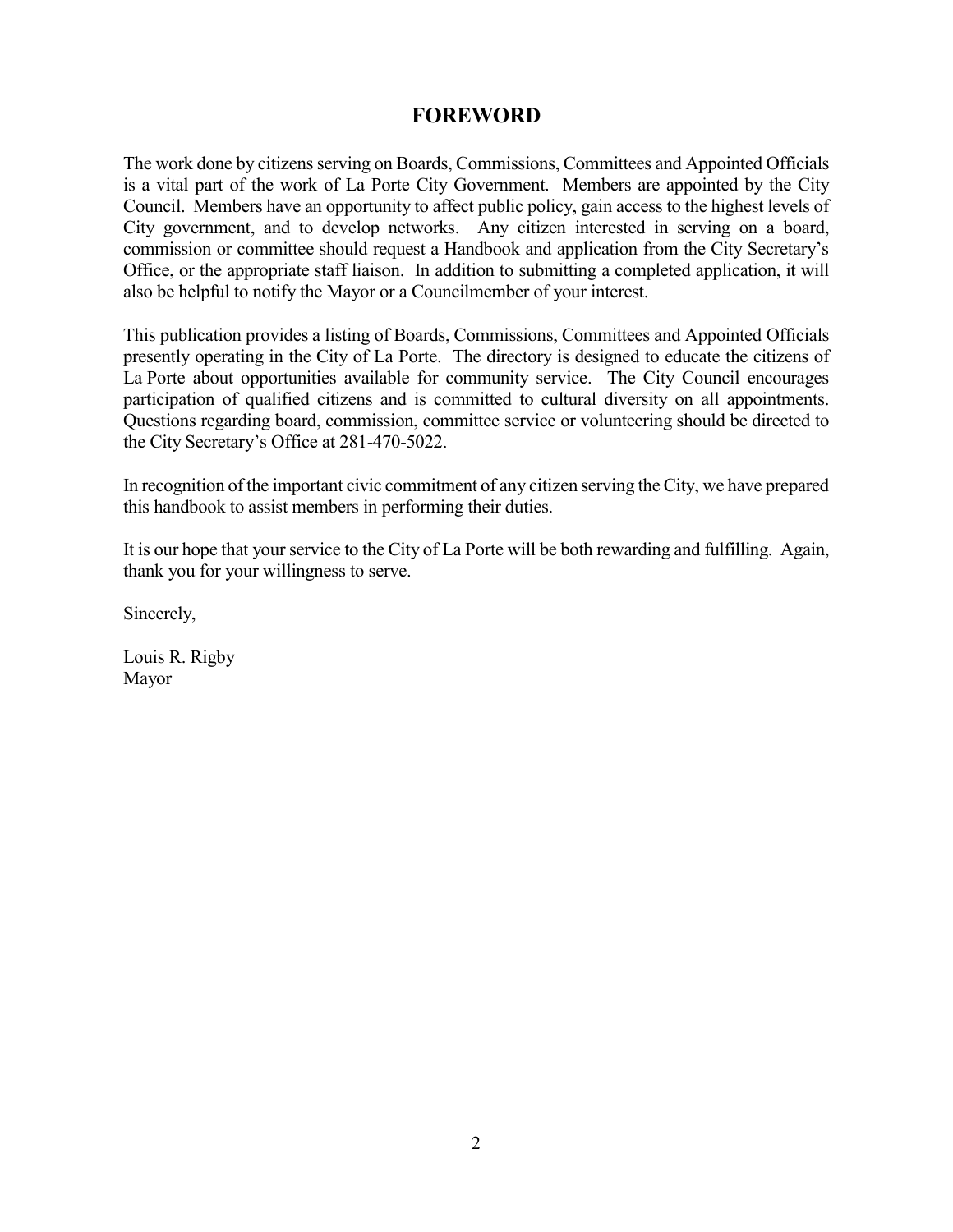#### **DEFINITIONS AND LEGAL LIABILITY**

*Boards and Commissions Defined.* La Porte has two types of Boards and Commissions/Committees: ADVISORY AND DECISION MAKING. Additionally, there are Boards whose members are appointed by the City Council and are separate legal entities. The listing of each committee in this manual provides a general description of each type of Board/Commission, as well as any eligibility requirements as defined by City Ordinance.

*Advisory Commissions and Boards.* These advise the La Porte City Council on specific issues. They play a very important role in city government by providing City Council with creative ideas, feedback from the community, and by serving as a sounding board for proposed public policy. An Advisory Commission or Board does not set public policy.

| Name                                                             | Members                              | Term (years) | Expiring<br>Members per year |
|------------------------------------------------------------------|--------------------------------------|--------------|------------------------------|
| <b>Airport Advisory Board</b>                                    | 5 Regular<br>1 Staff Liaison No term | 3            | 2/3                          |
| <b>Animal Shelter Advisory Committee</b>                         | 5                                    | 3            |                              |
| Chapter 172 Employee Retiree<br>And Insurance Benefits Committee | 9                                    | 2            | 1/2                          |
| Drainage and Flooding Committee<br>Councilmembers only           | 4 Regular<br>1 Alternate             |              |                              |
| <b>Fiscal Affairs Committee</b><br>Councilmembers only           | 3 Regular<br>1 Alternate             |              |                              |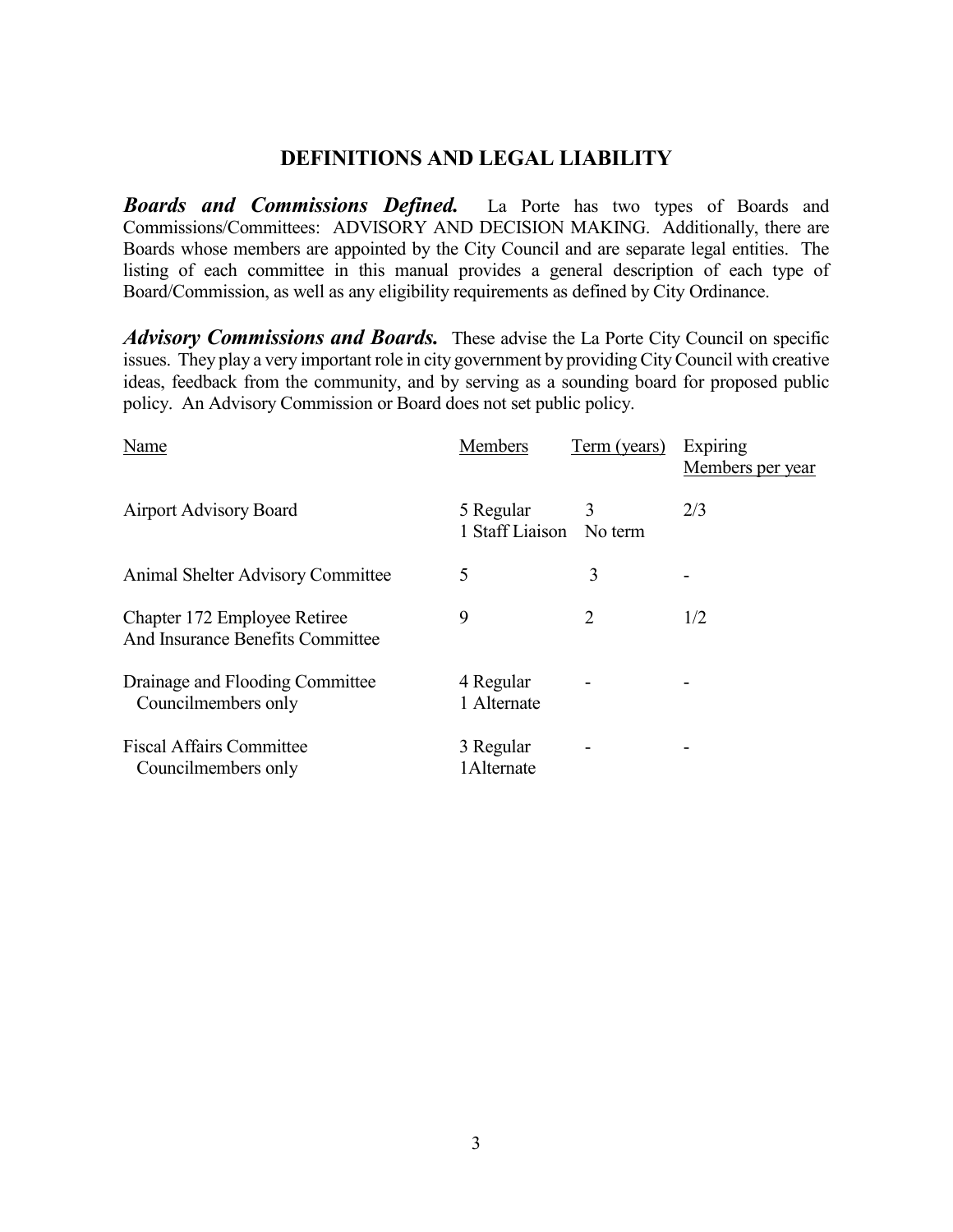*Decision-Making Boards and Commissions* are "quasi-judicial" and are governed by state law. Decision Making Boards set or enforce public policy and are potentially subject to review by the courts. Decision-Making Boards also advise the City Council on public policy. Members serving on Decision-Making boards **should** take an oath of office and are subject to the Open Meetings laws, Public Information Act laws, and ethics laws.

| Name                               | Members                   | Term (years)       | Expiring<br>Members per year |
|------------------------------------|---------------------------|--------------------|------------------------------|
| Planning and Zoning Commission     | 9 Members                 | 3 years            | Staggered                    |
| Zoning Board of Adjustment         | 5 Regular<br>2 Alternates | 2 years<br>2 years | 2<br>2/5                     |
| Civil Service Commission           | 3 Regular                 | 3 years            | 1                            |
| <b>Fire Code Review Committee</b>  | 9 Members                 | 3                  | 4/5                          |
| Fire Fighters' Pension Board       | 1                         | No term            |                              |
| <b>Building Codes Appeal Board</b> | 7                         | 3                  | Staggered                    |
| La Porte Health Authority          | 3                         | 3                  | 2                            |

**Separate Legal Entities.** Some Boards and Commissions are separate entities, corporations or political bodies from the City, although the City may appoint the members to these Boards and Commissions. Boards and Commissions are usually established under the provisions of a state statute that will set forth the functions, duties, responsibilities, and limitations of the corporation or political body.

The Boards and Commissions that are separate entities from the City, and whose members are appointed by the City Council, are listed below.

| Name                                                               | <b>Members</b> | Term (years) | Expiring         |
|--------------------------------------------------------------------|----------------|--------------|------------------|
| Harris County Appraisal District<br>Representative                 |                | 2 years      | Members per year |
| La Porte Area Water Authority                                      | 5              | 2 years      | 2                |
| La Porte Development Corporation                                   | 7              | 2 years      | 3/4              |
| La Porte Reinvestment Zone #1                                      | 7              | 2 years      | 3/4              |
| La Porte Redevelopment Authority                                   | 7              | 2 years      | 3/4              |
| <b>Southeast Texas Housing Finance</b><br><b>Corporation Board</b> |                | 1 year       |                  |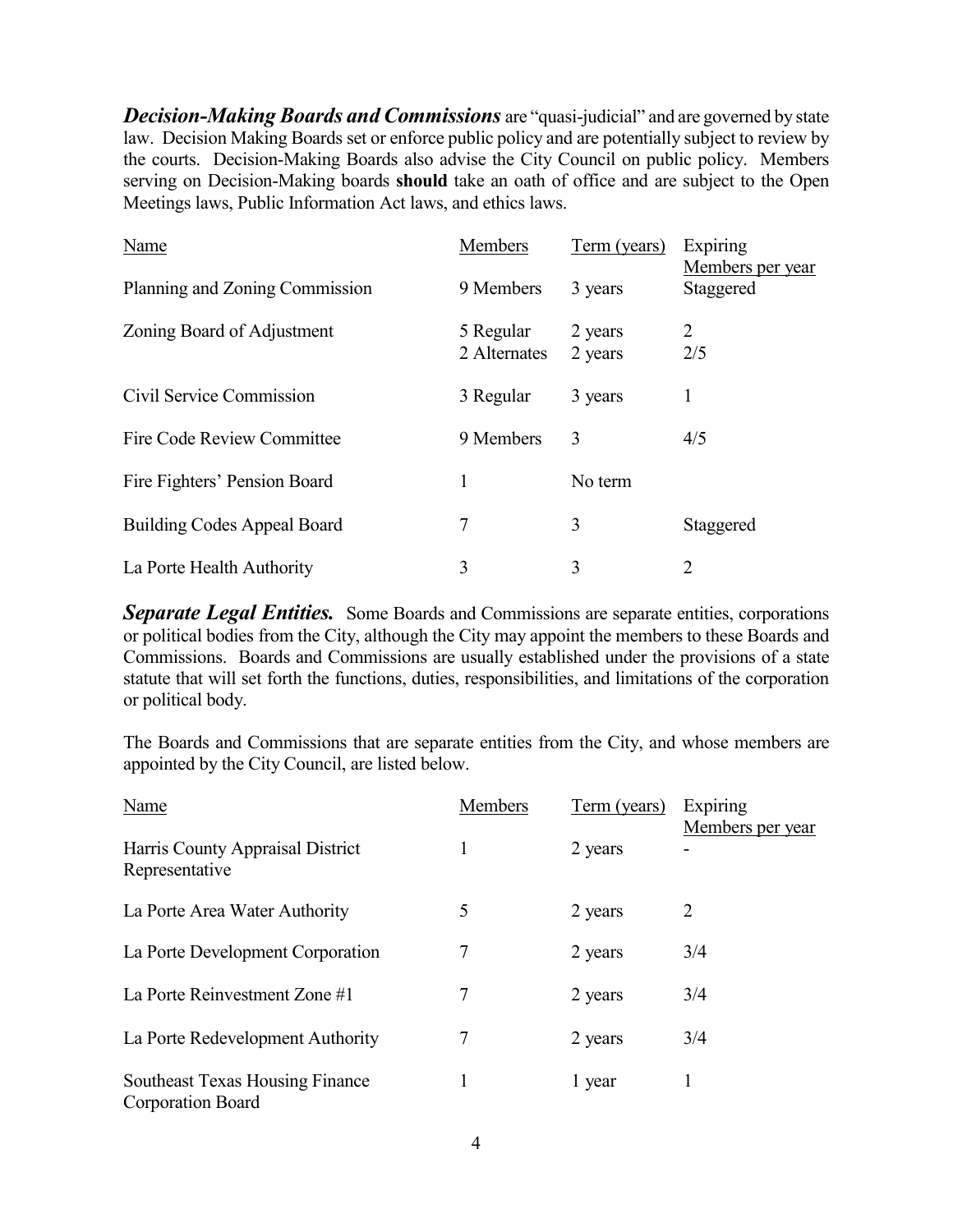The members appointed to these Boards and Commissions oversee the operation of an organization as a Board of Directors would a corporation. The City of La Porte has little or no authority over members except for their appointment; and, therefore, the City has limited liability for their actions. Board members will find that the organization to which they have been appointed will provide much of the information needed. The state statute establishing the organization, the articles of incorporation and the bylaws of the organization will provide a great deal of information.

*Ad Hoc Committees and City Representatives.* Appointed by City Council to investigate a particular end or purpose or represent the City at meetings. Ad Hoc Committees study and research a specific issue or attend a meeting and report its findings and recommendations to the Council.

It is important to remember that the role of Ad Hoc Committees is not to set public policy but to report its findings and make recommendations to City Council.

| Name                                                            | <b>Members</b> | Term (years) | Expiring<br>Members per year |
|-----------------------------------------------------------------|----------------|--------------|------------------------------|
| <b>Economic Alliance Representatives</b>                        | 2              |              |                              |
| Bay Area Houston<br><b>Economic Partnership Representatives</b> | 2              |              |                              |
| <b>HGAC</b> Representatives                                     | 2              |              | -                            |
| Texas Municipal League<br>Delegates                             | $\overline{2}$ |              | -                            |

Census/Redistricting – Council appoints as needed.

Comprehensive Plan Review Committee – Council appoints as needed.

*Appointed Officials* are the City Manager, City Secretary, City Attorney, Assistant City Attorney, Municipal Judge, Alternate Judges, and Election Judges.

**Legal Liability.** It is important to understand that the actions of members of the various City Boards and Commissions can subject the City to liability and subject the Board or Commission members to personal liability. Therefore, Board and Commission members are strongly encouraged to consult with the City Attorney any time they feel their actions, while serving on such Board or Commission, may have some legal consequences. The law in this area is quite complex and requires a thorough analysis of the law and facts pertaining to each particular situation.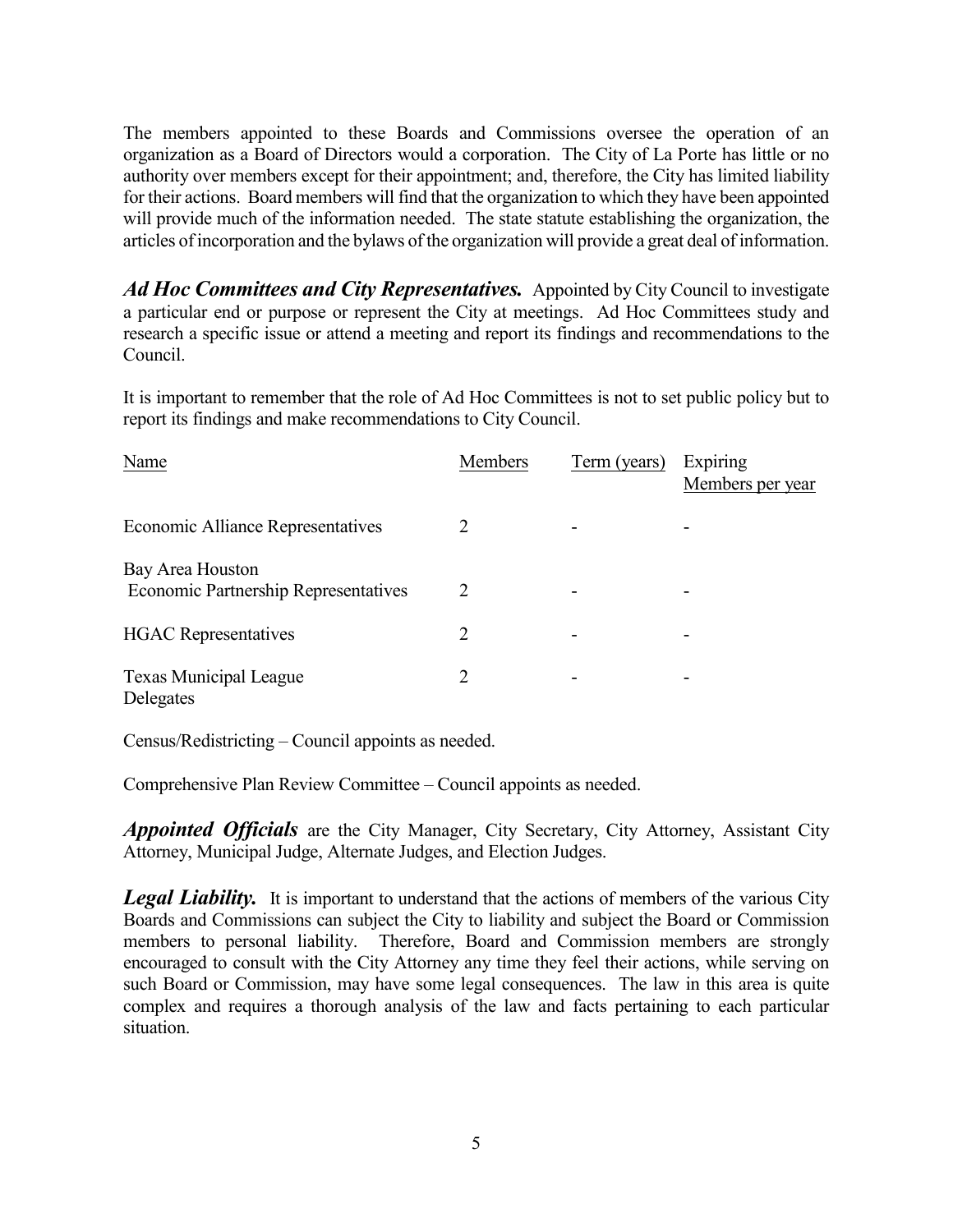As a general rule, quasi-judicial officers cannot be held personally liable for erroneous acts while honestly exercising the judicial or quasi-judicial functions of their offices. The Boards and Commission members who render decisions are considered quasi-judicial officers. The problem with stating such a general rule as a proposition of law is that there will always be exceptions to the general rule. For example, if a court finds that a quasi-judicial offer performs certain functions in excess of his/her authority and such functions were not performed under a good faith assumption that the officer had the authority to act, then the officer will subject himself/herself to personal civil liability. If a person is damaged by the excessive acts of a quasi-judicial officer, then that officer will have to pay damages to the person harmed. The aggrieved person can also seek other remedies such as an injunction compelling the officer to perform or refrain from performing a particular act.

Officers of the City can also subject themselves, as well as the City, to liability if they perform their functions in a manner that denies an individual any right that is secured to that individual by the Constitution or a statute. An example of how this type of liability could arise is if an officer illegally discriminates against an individual. A City and its officers, as a governmental entity, must treat all individuals or groups equally or in the same manner unless there is a rational basis or a compelling governmental interest to treat someone or some group differently. Therefore, officers of the City should treat all individuals and groups in the same manner. If there is a question concerning whether an individual or group can be treated differently, the City Attorney should be consulted. If an officer illegally discriminates against an individual or group, that individual or group can seek monetary damages from the City and the individual officer for a violation of his rights under the state and federal civil rights statutes.

When members of City Boards and Commissions are acting in good faith and within the bounds allowed by the City ordinances, procedures, the state and federal law, the City will provide a defense for such members to the greatest extent permissible. However, if a Board or Commission member violates a criminal law while serving in his/her official capacity, the City generally will not provide that member a defense. The reason for this is if a criminal law was violated, the Board or Commission member was probably acting outside the bounds of his authority.

The above discussion is by no means intended to be comprehensive and complete discussion of legal liabilities to which the City or the Board or Commission member may be subjected. You are reminded that the City Attorney is available to the City Boards and Commissions and should be consulted on such questions.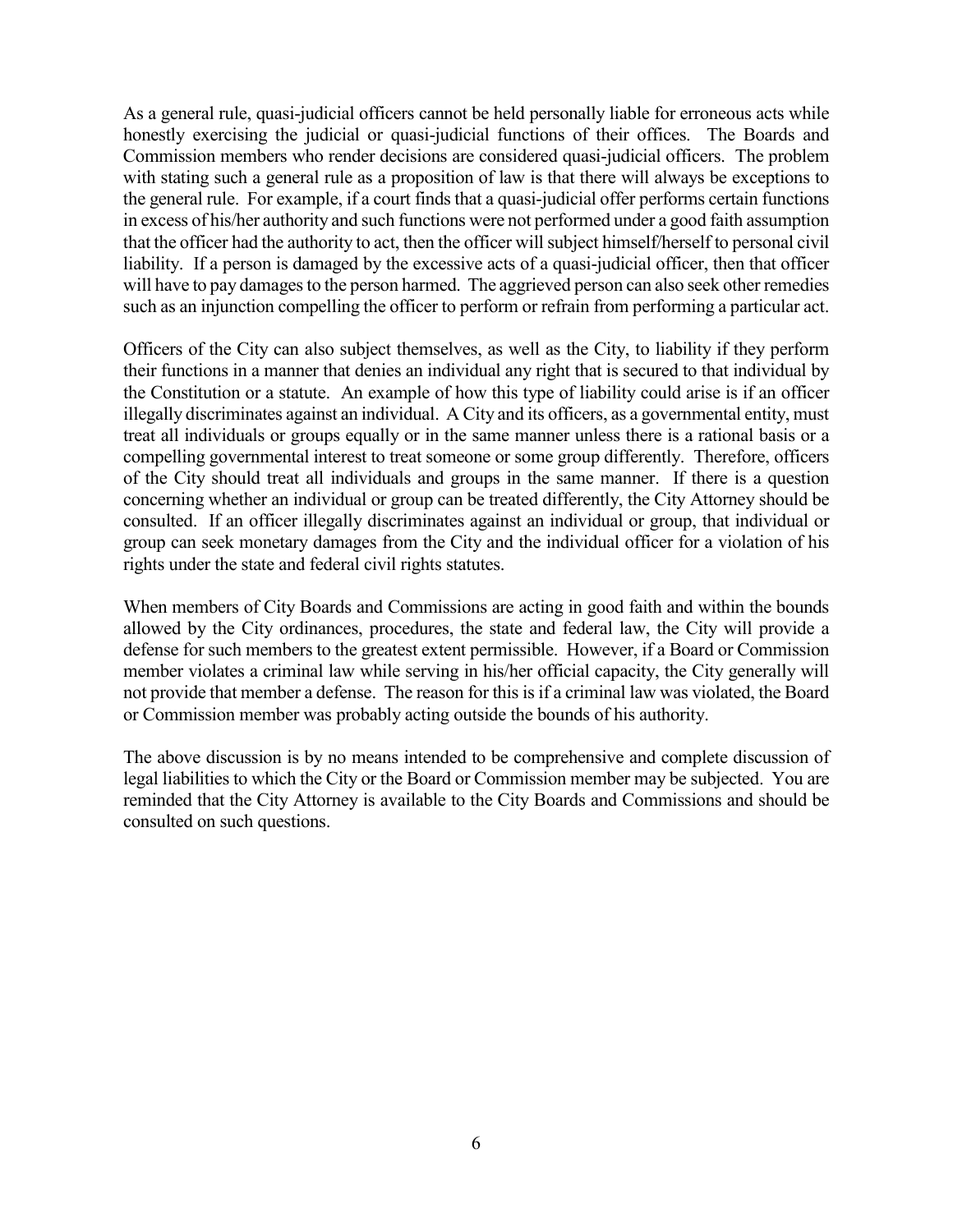# **APPLICATION PROCESS**

- 1) Citizens interested in serving on a City board, commission or committee may pick up a handbook and application from the City Secretary's Office (604 W. Fairmont Parkway), or may call 281-470-5022 to have a packet mailed, or may apply directly on our website. The website address is [www.laportetx.gov.](http://www.laportetx.gov/)
- 2) Completed applications are maintained in the City Secretary's Office and provided to Mayor and City Council as positions become available.
- 3) As the terms of the board, commission or committee members expire, the Mayor and Council review applications on file for applicants who have indicated an interest in particular boards.
- 4) If you have indicated an interest in a board, commission or committee with a vacancy, the Mayor and City Council will review your application form for consideration.
- 5) The City Council will then make selections to specific boards, commissions and committees.
- 6) If you are selected, you will be notified to determine whether you wish to serve. If you agree to serve, your appointment will be confirmed at a City Council meeting.
- 7) Your application form will remain on file in the City Secretary's Office for two years and will be resubmitted to the City Council any time there is a vacancy on a board on which you have indicated an interest.
- 8) If you have an application on file and no longer wish to serve, call and notify the City Secretary's Office.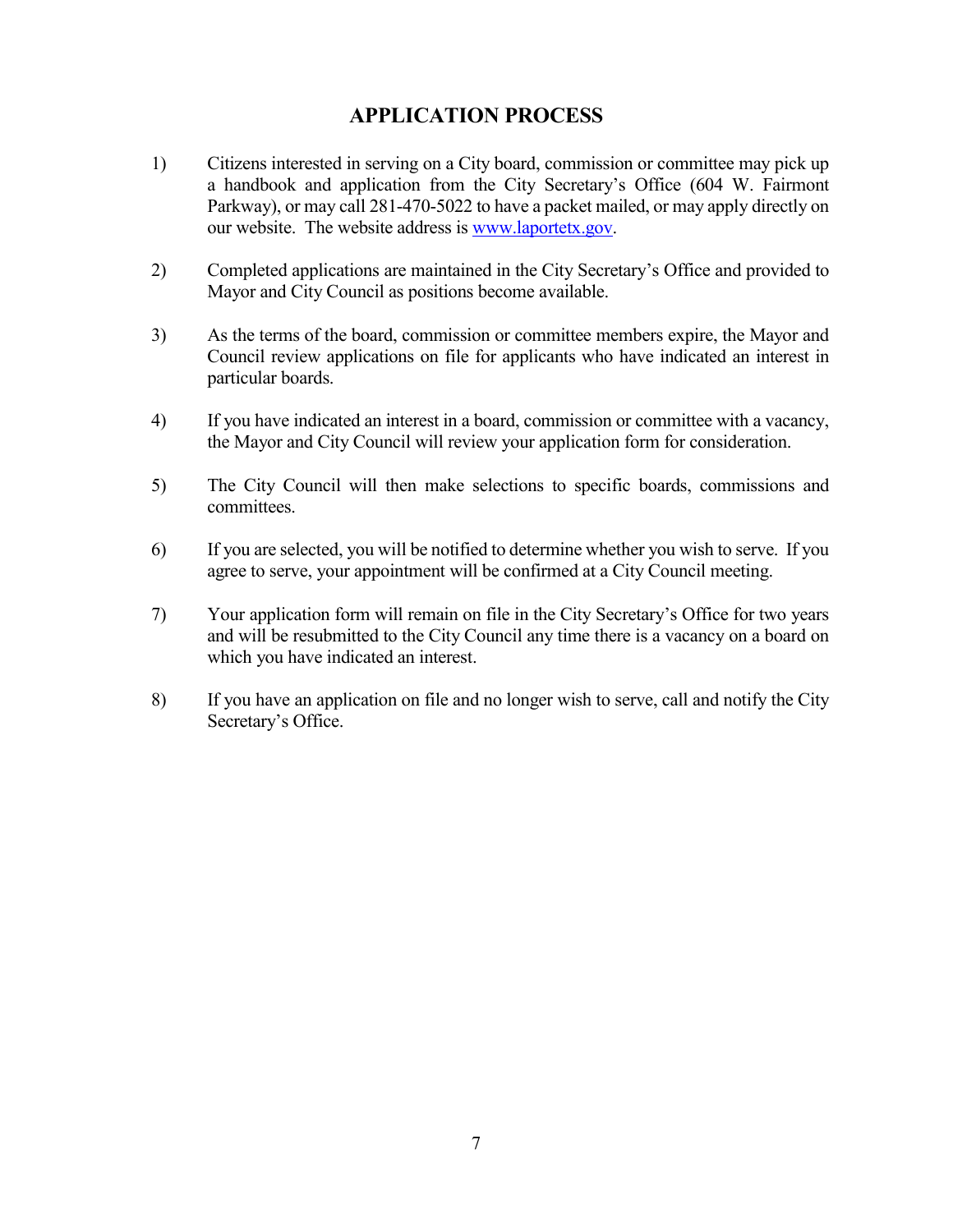### **APPOINTMENT PROCESS**

**How Board, Commission and Committee Members are Appointed.** The La Porte City Council makes most appointments to La Porte's Boards, Commissions and Committees with exception of the La Porte Reinvestment Zone Number One, the La Porte Redevelopment Authority, and the Civil Service Commission. The La Porte Reinvestment Zone Number One and the La Porte Redevelopment Authority members are appointed by the Mayor and confirmed by City Council. The Civil Service Commission members are appointed by the City Manager and confirmed by City Council. Citizens interested in being appointed are urged to obtain a Handbook and application from the City Secretary's Office at City Hall.

**Notice of Appointment.** After the City Council appoints a person to serve as a member of a Board, Commission or Committee, the City Secretary will notify the appointee in writing of the appointment.

**Eligibility and Qualifications.** The La Porte City Council seeks out the best-qualified citizens to serve on Boards, Commissions and Committees. The qualifications required to serve on a particular Board, Commission or Committee are determined by La Porte City Ordinance or by the State statute establishing the Board or Commission.

Many of the Boards, Commissions and Committees do not have specific eligibility requirements beyond residency, leaving the membership qualifications to the discretion of the La Porte City Council.

Appointments to Boards, Commissions or Committees having eligibility requirements must be made in accordance with the governing City ordinance or State statute.

**APPENDIX A** lists all of the Boards, Commissions or Committees having eligibility requirements and details those requirements. Board, Commission or Committee members must continue to meet eligibility requirements during the entire time that they serve on the Board, Commission or Committee. Appendix A will be maintained by the City Secretary's Office and will not require Council approval.

**Oath of Office.** An oath of office should be administered to all members of Decision-Making Boards and Commissions and if appropriate to all members of Advisory Boards and Commissions. The oath of office can be administered by the City Secretary or a Notary Public for the State of Texas. A Statement of Appointed Officer Form must be completed before oath is administered. The necessary forms are made available in the City Secretary's Office in City Hall.

# **RESPONSIBILITIES OF THE MEMBERS OF BOARDS, COMMISSIONS, AND COMMITTEES**

*Conflicts of Interest.* The Texas Conflicts of Interest Law, V.T.C.A., and Local Government Code Section 171.001 et seq., aimed at local officials' CONFLICT OF INTEREST was passed in 1983. Under the measure, if a local official (or his/her close relative) stands to gain a financial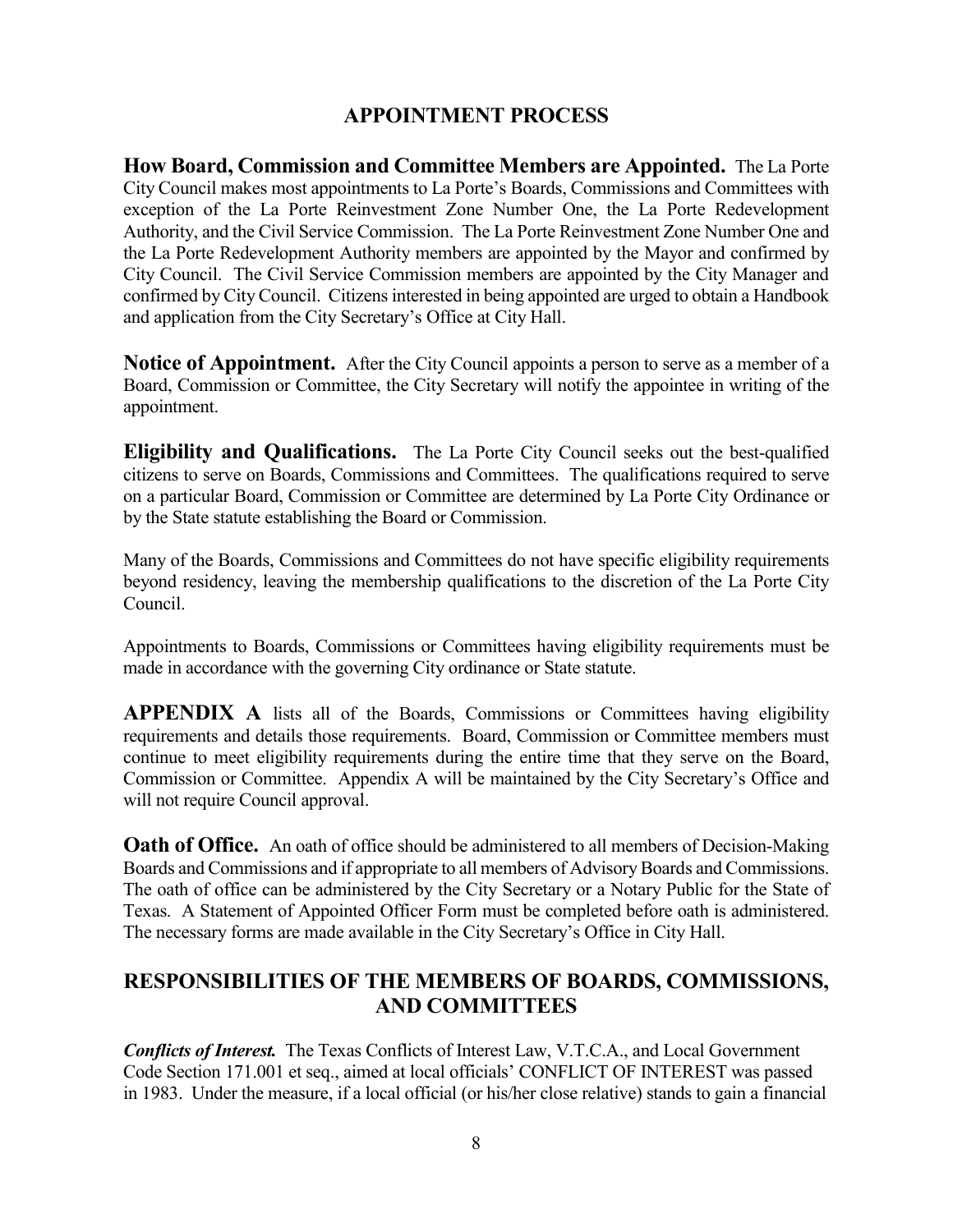benefit from a matter pending before a public agency upon which the official serves, the person must publicly disclose his/her interest in such matters and then abstain from voting on it.

The Texas Conflicts of Interest Law pertains ONLY to the DECISION-MAKING BOARDS IDENTIFIED IN THIS HANDBOOK.

#### **Definitions**

- a. "Local public official' means a member of the governing body or another officer, whether elected, appointed, paid or unpaid, of any district (including a school district), county, municipality, precinct, central appraisal district, transit authority or district, or other local government entity who exercises responsibilities beyond those that are advisory in nature. (Note: Persons who exercise "responsibilities beyond those that are advisory in nature" would include, for example, the members of the Planning and Zoning Commission or the Zoning Board of Adjustments.
- b. "Business entity" means a sole proprietorship, partnership, firm, corporation, holding company, joint-stock company, receivership, trust, or any other entity recognized by law.

#### **Substantial Interest in Business Entity**

- a. For purposes of this chapter, a person has a substantial interest in a business entity if:
	- (1) the interest ownership of ten percent or more of the voting stock or shares of the business entity or ownership of \$2,500 or more of the fair market value of the business entity; or
	- (2) funds received by the person from the business entity exceed ten percent of the person's gross income for the previous year.
- b. A person has substantial interest in real property if the interest is an equitable or legal ownership with a fair market value of \$2,500 or more.
- c. A local public official is considered to have a substantial interest under this section if a person related to the official within the second degree by consanguinity of affinity has a substantial interest under this section.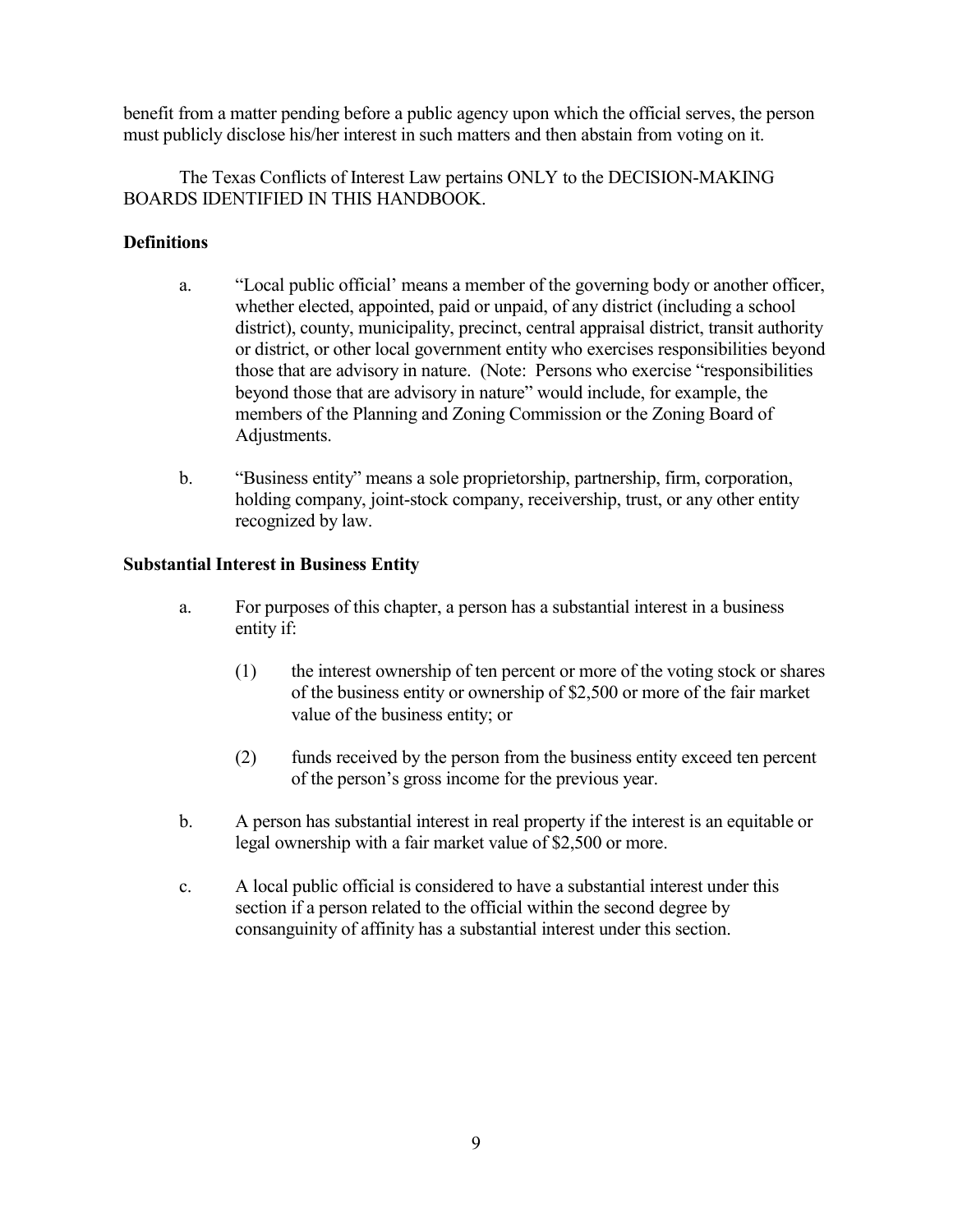#### **Prohibited Acts; Penalty**

- a. Except as provided by Section 171.005 or 171.006, a local public official commits an offense if the official knowingly:
	- (1) participates in a vote or decision on a matter involving a business entity in which the official has a substantial interest if it is reasonably foreseeable that an action on the matter would confer an economic benefit on the business entity: or
	- (2) acts surety for a business entity that has work, business, or a contract with the governmental entity; or

acts as surety on any official bond requirement of an officer of the governmental entity.

b. An offense under this section is a Class A misdemeanor.

#### **Affidavit Required**

- a. If a local public official has a substantial interest in a business entity that would be peculiarly affected by an official action taken by the governing body, the official shall **file,** before a vote or decision on the matter, an affidavit starting the nature and extent of the interest and shall abstain from further participation in the matter.
- b. The affidavit must be filed with the official record keeper of the governmental entity.

#### **Contract Authorized**

The governing body of a governmental entity may contract for the purchase of services of personal property with a business entity in which a member of the governing, body has a substantial interest if the business entity is the only business entity that:

- a. provides the needed service or product within the jurisdiction of the government entity;
- b. bids on the contract.

#### **Voting on Budget**

- a. The governing body of a governmental entity shall take a separate vote on any budget item specifically dedicated to a contract with a business entity in which a member of the governing body has a substantial interest.
- b. The affected member may not participate in the separate vote, but may vote on a final budget if;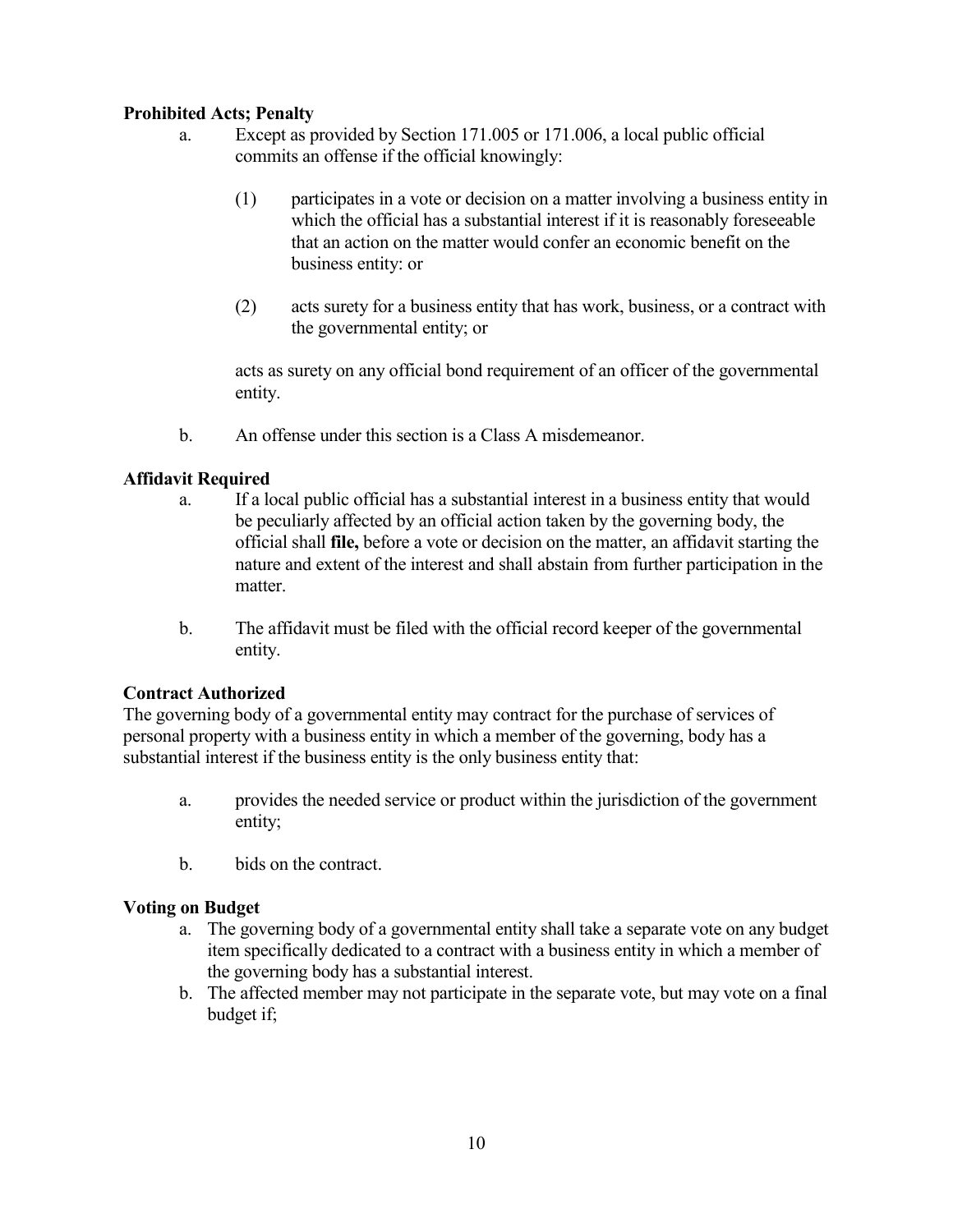- (1) The member has complied with this chapter; and
- (2) The matter in which the member is concerned has been resolved.

#### **No Limitation on Common Law Remedies**

- a. The penalties and remedies provided by this chapter do not limit common law remedies in tort, contract, or equity, including a suit for damages, injunction, or mandamus.
- b. The finding by a court of a violation under this chapter does not render an action of the governing body void unless the measure that was the subject of an action involving a conflict of interest would not have passed the governing body without the vote of the person who violated the chapter.

**Open Meetings Act.** Texas Government Code, Chapter 551 is commonly referred to as the TEXAS OPEN MEETING ACT. This article generally requires that every meeting of a governmental body must be open to the public and enumerates some exceptions to the requirement.

**"Meeting"** means a deliberation between a quorum of a governmental body, or between a quorum of a governmental body and another person, during which public business or public policy over which the governmental body has supervision or control is discussed or considered during which the governmental body takes formal action.

**"Governmental Body"** means every City Council in the State, and every deliberative body having rule or quasi-judicial power and classified as a department, agency, or political subdivision of a city.

**"Deliberation"** means a verbal exchange during a meeting between a quorum of a governmental body, or between a quorum of a governmental body and another person, concerning an issue within the jurisdiction of the governmental body or any public business.

**A Posted Notice** is required of a meeting of a City governmental body. Written notice of the date, hour, place, and subject of each meeting must be posted on a public bulletin board, located at a place convenient to the public in the City Hall for at least 72 hours proceeding the scheduled time of the meeting. Only those matters posted can be discussed and acted on by the governmental body.

**Minutes** are required to be prepared or a tape recording made of each open meeting.

**Closed Meetings**. The Texas Open Meetings Act does allow for closed or executive meetings on a few limited subjects. Closed meetings are allowed to discuss pending litigation, certain personnel matters, and the lease or acquisition of land. However, before a closed meeting can be held, a quorum of the governmental body must convene in an open meeting and the presiding officer publicly announce that a closed meeting will be held and identify the sections of the Open Meeting Act authorizing the closed meeting.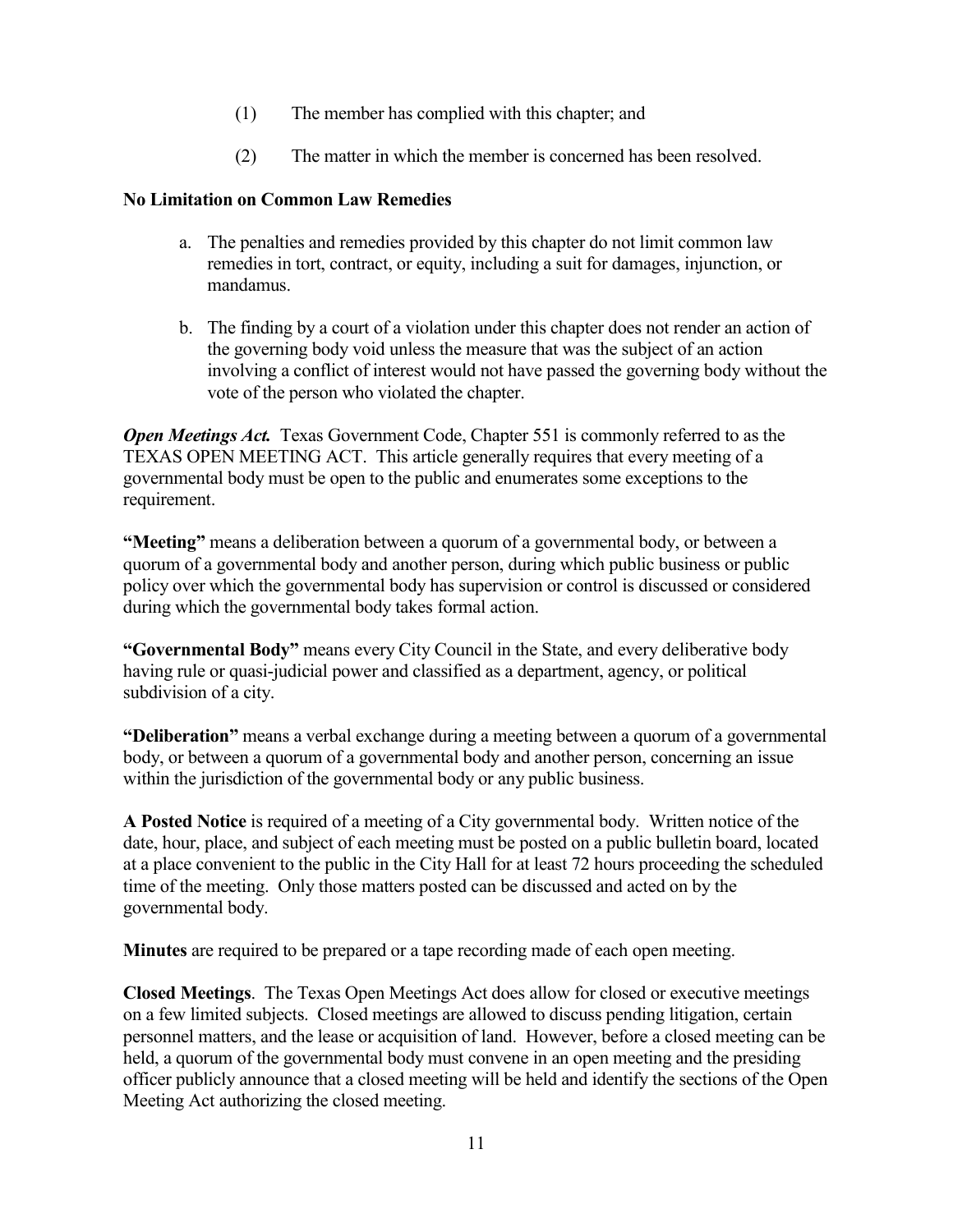No final action, decision, or vote can be made in a closed meeting. All final actions, decisions, and votes must be made in open meetings. Further, the governmental body is required to keep a certified agenda of the matters discussed in the closed meeting and a record of any further action taken. The presiding officer must be made in open meetings. Further, the governmental body is required to keep a certified agenda of the matters discussed in the closed meeting and a record of any further action taken. The presiding officer must include an announcement at the beginning and end of the closed meeting indicating the time and place, and must certify that the agenda is a true and correct record of the proceedings. In lieu of maintaining a certified agenda, a tape recording of the closed meeting may be made. It is a misdemeanor offense to participate in a closed meeting where a certified agenda or tape recording is not kept. It is also a misdemeanor offense for any individual to make public such certified agenda or tape recordings unless directed by a court order. These certified agendas or tape recording must be preserved for at least two years.

**Penalties.** A fine of not less than \$100 and not more than \$500 or imprisonment in the County jail for not less than one month nor more than six months, or both fine and imprisonment, can be imposed for violating the provisions of the Open Meetings Act or conspiring to circumvent the provisions of the Open Meetings Act by meeting in a number less than a quorum for the purposes of secret deliberations.

**Public Information Act.** Texas Government Code, Chapter 552 is commonly referred to as the TEXAS PUBLIC INFORMATION ACT.

The Public Information Act applies to virtually all local and state governmental bodies, "private" entities that are supported by or that expend public funds and/or information held by "private" entities in the constructive possession of governmental bodies.

All information held by a governmental body must be released unless the information falls within one of the acts specific exceptions to disclosure.

Virtually all information in the physical possession of a governmental body is subject to the act.

Penalties. A fine of not less than \$25 or more than \$4,000 or confinement in County jail for not less than three days or more than three months, or both fine and confinement, can be imposed for violating the provisions of the Public Information Act.

A request for information that is received by a Board or Commission under the Public Information Act, should immediately file the written request to both the City Attorney and City Manager. The act requires that a Governmental body must request a decision from the Attorney General, within ten (10) calendar days after the date of receipt of request, prior to withholding information.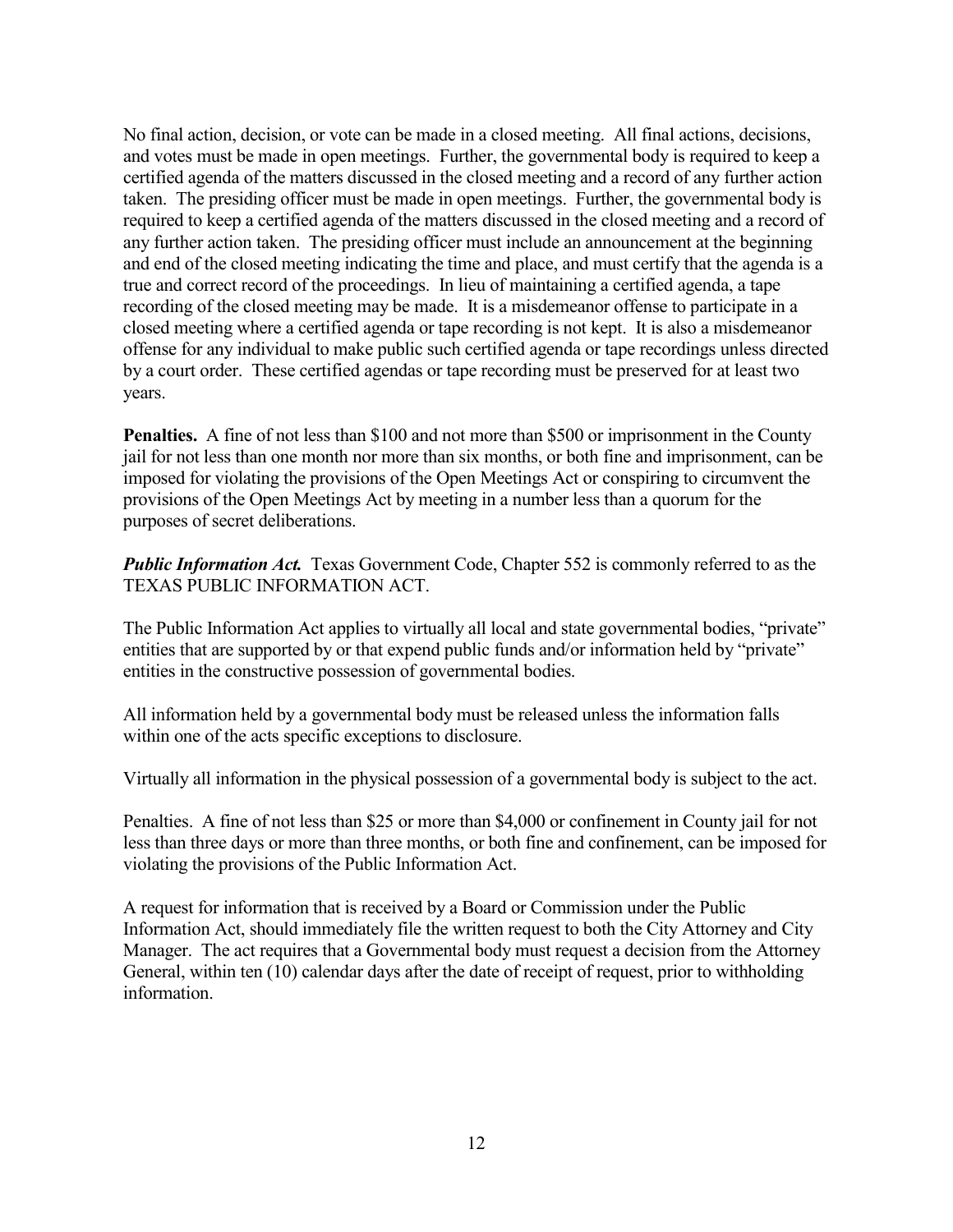*Meeting Attendance.* A member of a Board, Commission or Committee that has a regular monthly or semi-monthly meeting shall be expected to maintain a suitable attendance record. It is important to keep in mind that your attendance is very important to the Board, Commission or Committee you are serving on and the City Council appointed you for your expertise. Certain Boards, Commissions or Committees may have attendance policies established by Ordinance or Statute. However, because your attendance is important, the City Council has also established the following attendance policy: If a board members is absent from more than twenty-five (25%) of the duly called meetings in any period of twelve consecutive months or absent from more than two (2) duly called meetings in any period of twelve consecutive months, whichever is greater, for any reason, other than a medical reason which prevents the member's attendance, will be subject to removal by City Council. The term "duly called meetings" includes all meetings of the board and all meetings of subcommittees of the board on which the board member serves. The Secretary of the Board, Commission or Committee is responsible for keeping track of the member's attendance. The Secretary shall provide the La Porte's City Council, through the City Secretary's Office, with a quarterly attendance report.

*Working with City Staff.* Each Board, Commission or Committee member is encouraged to communicate openly with the City Staff. Suggestions, opportunities, and constructive criticism are necessary for a proper relationship with the staff. However, each Board, Commission or Committee member is strongly encouraged to communicate with the appropriate department director assigned to that Board, Commission, and Committee or with the City Manager's Office. Contact with operational type people or individuals below the department director level is discouraged. The Director of Planning working with the Planning and Zoning Commission members and the Director of Public Works communicating with the Airport Advisory Board are examples of these relationships.

*Reporting to the City Council.* City Council is highly dependent on each Board, Commission or Committee to make recommendations and offer possible solutions to City projects and opportunities. All Boards, Commissions or Committee recommendations should be in a formal or written form. Of course, each Board, Commission or Committee member may from time-totime want to visit informally with a Council member. This one-on-one informal communications is necessary, but to protect the integrity of the organization, the complete Council should be addressed in terms of the majority of the members of the Board, Commission or Committee.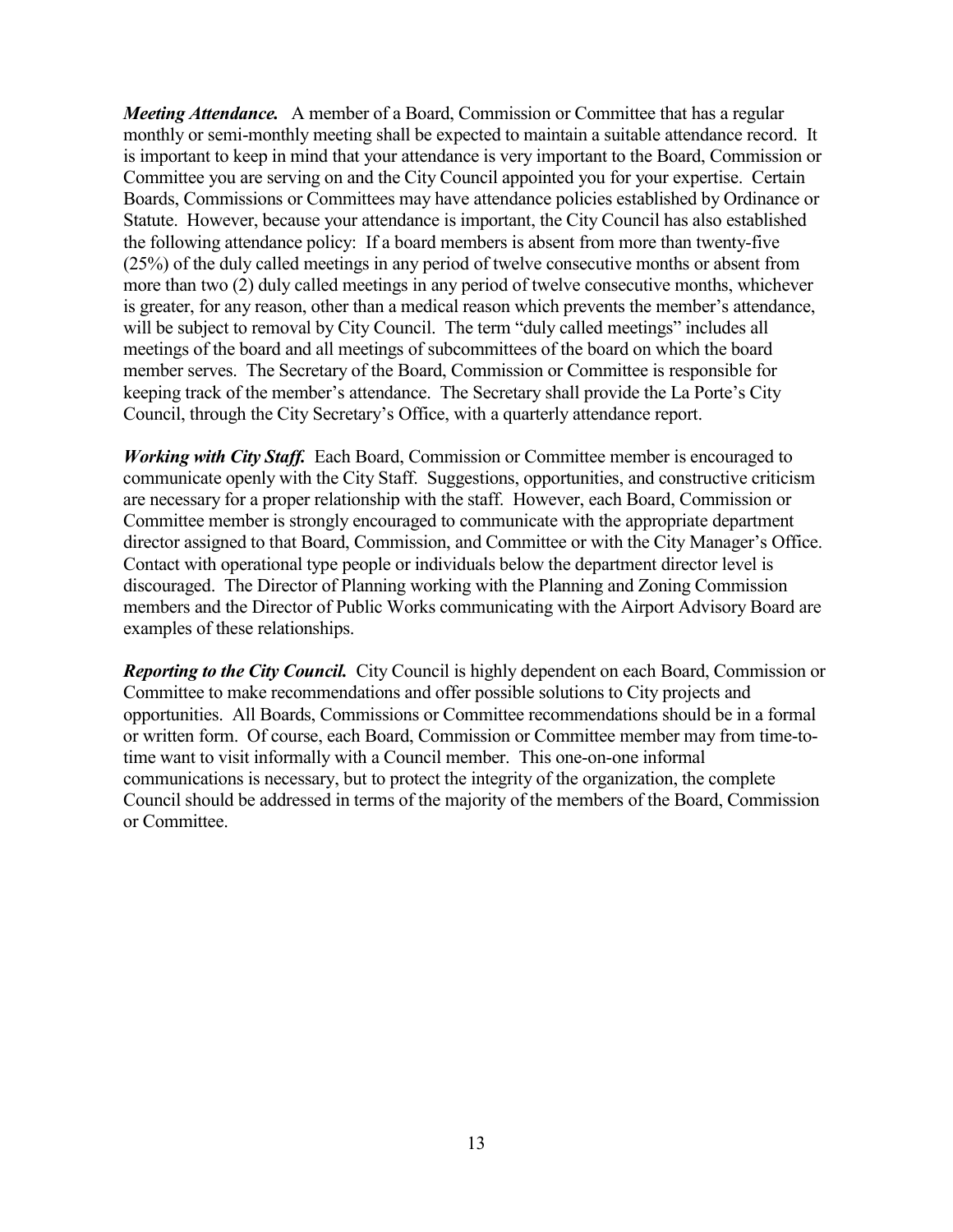### **MEETINGS**

*Role of the Chairman.* The function of the chairman is to provide leadership to the group. He/She has certain duties and responsibilities that must be performed.

- a. Insure that the meeting is conducted in accordance with established rules.
- b. Maintain order and bring the group to a conclusion on the matters before it.

*The Agenda.* The agenda should always be prepared ahead of time and copies given to all Board, Commission or Committee members ahead of time if possible. If non-members attend the meeting, they should also be provided with an agenda.

The agenda should be prepared by the department director or staff person assigned to the Board, Commission or Committee. All Boards, Commissions and Committees are subject to the Open Meetings Act and their agenda must be properly posted in a public place, at least 72 hours prior to the meeting.

Generally, the first order of business on the agenda is the reading, correcting and passing of the minutes from the last meeting. Next are matters properly listed on the agenda, followed by reports from staff or committees.

*Robert's Rules of Order.* Meetings of Boards, Commissions and Committees are generally conducted under standard parliamentary rules as outlined in Robert's Rules of Order. This handbook contains a quick reference chart for frequently used Robert's Rules of Order.

*Public Hearings.* Public Hearings are open forums that allow the public an opportunity to express their opinion on a specific issue related to the City of La Porte. Public Hearings are generally conducted in the following manner;

- a. The Chairman of the Board or Commission formally opens the Public Hearing.
- b. Proponents (those in favor) of measure speak first.
- c. Opponents (those against) speak second.
- d. After hearing all who wish to comment on the issue, the proponents are allowed to give rebuttal and summarize their position, and then the Chairman formally closes the Public Hearing.
- e. Members of the Board, Commission or Committee may ask questions at any time, of any witness. Board, Commission or Committee members are encouraged to ask questions even after the hearing is closed. After the Public Hearing is closed, members of the public may speak ONLY in answer to a question asked by a member of the Board, Commission or Committee.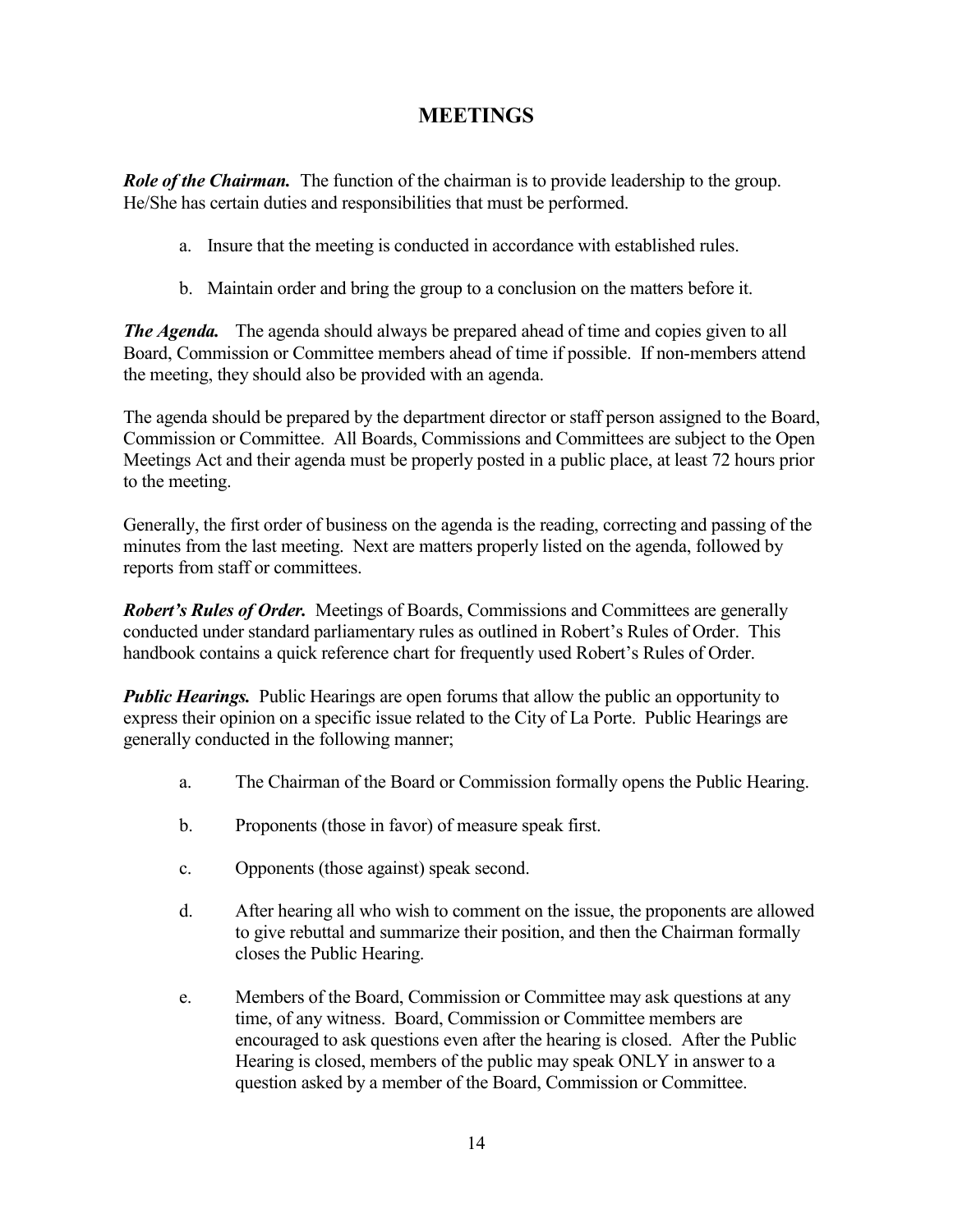- f. If a Public Hearing drew a large number of interested Citizens, a time limit for individual speakers may be set by the Board or Commission before the Public Hearing.
- g. The Chairman may use his/her judgment about how strictly this format is followed.

*Quorum.* A quorum is the minimum number of members needed to officially conduct business. The quorum is generally established by the ordinance, resolution, or other document that establishes the Board, Commission or Committee. Where no statement on the quorum number exists, a quorum is the majority of members.

*Signing the Minutes for the Meeting.* The Minutes of Decision-Making Boards and Commissions MUST be signed by either the Chairman and/or the Secretary once the Minutes are approved by the members of the Board or Commission.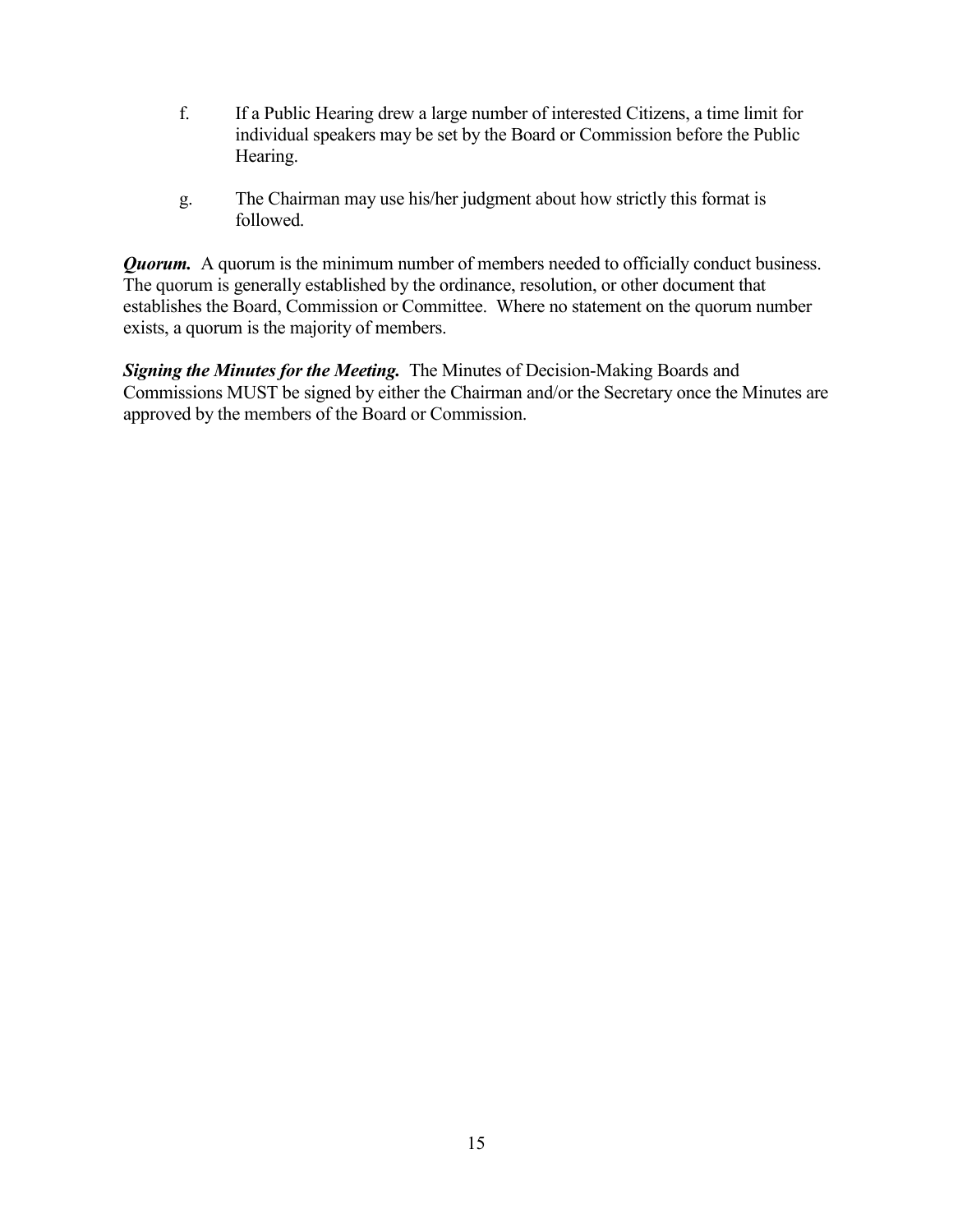# **AIRPORT ADVISORY BOARD**

**Purpose:** The Airport Advisory Board advises the City Council on matters relating to the most desirable and efficient operation of the City Municipal Airport. The Airport Advisory Board shall review, from time to time, the City Airport Master Plan, and recommend updating or revisions to such Airport Master Plan. The Board may also make recommendations on such matters as rules and regulations for operations at the Municipal Airport, and for any needed improvements to the facilities at the airport, including such matters as navigational aids, ordinances, zoning requests, height restrictions, development, as well as any other improvements which the board feels would enhance the utility of the City Municipal Airport.

**Term:** 3 years – appointed by entire City Council

**Meeting Time:** On an as needed basis

**Staff Liaison:** Director of Public Works

#### **Eligibility Requirements:**

Members shall be:

Position 1 – Shall be a Fixed Base Operator lessee at the City Municipal Airport.

Position 2 – Shall be a licensed pilot who is a resident of the City and active at the City Municipal Airport.

Position 3 –Shall be a resident of the City of La Porte

Position 4 – Shall be a resident of the City of La Porte

Position 5 – Shall be the City Airport Manager

Advisory Member – Representing the FAA

Advisory Member – Representing the airline or commuter airline industry

### **ALLIANCE**

**Purpose:** To serve as liaison between Alliance and the City of La Porte and report activities to Mayor and Council and City staff.

**Term:** Until Replaced

**Meeting Time:** Meetings are set by Alliance.

#### **Eligibility Requirements:**

City of La Porte staff member.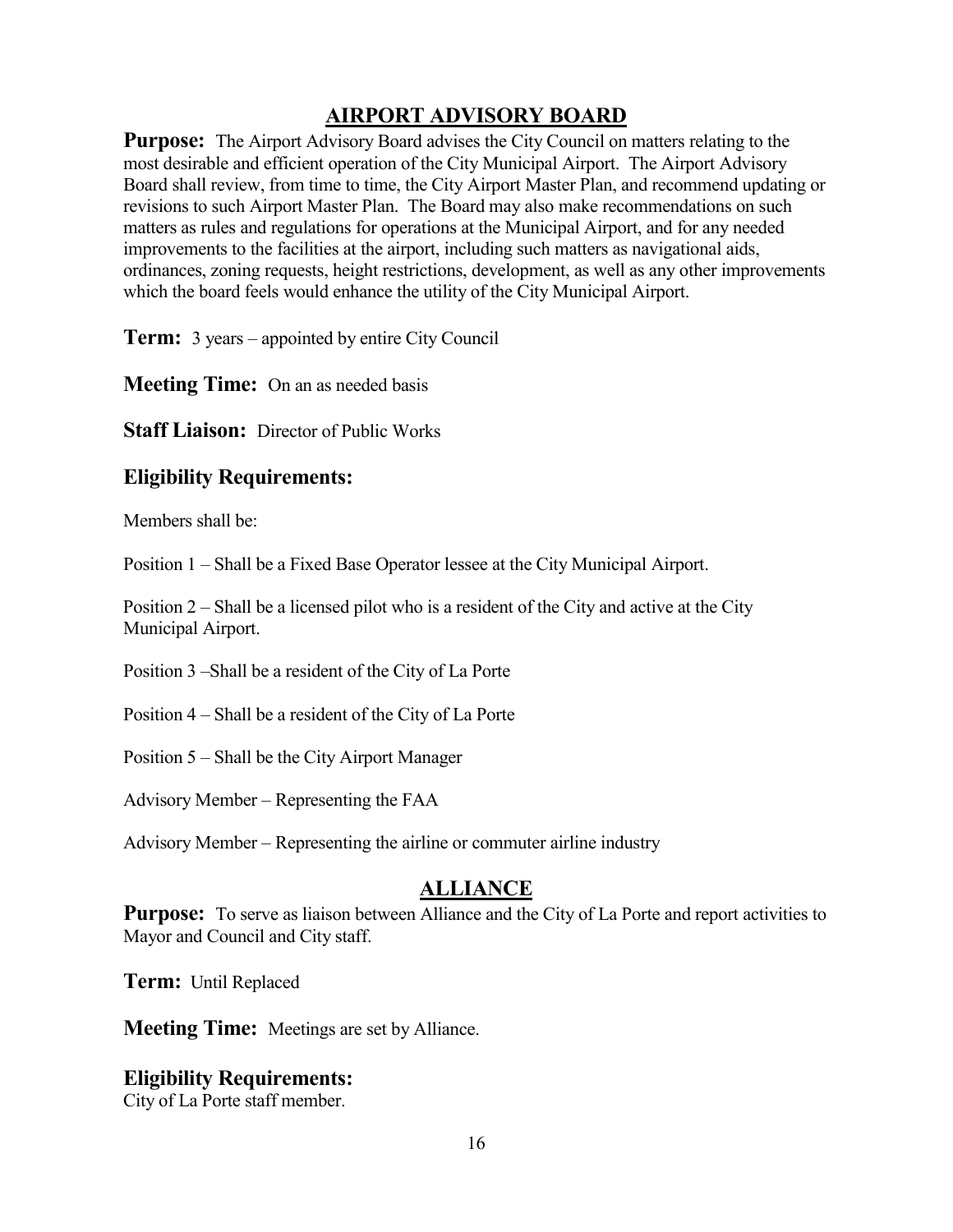# **ANIMAL SHELTER ADVISORY COMMITTEE**

**Purpose:** To assist the Animal Control Shelter in complying with the requirements of the Health and Safety Code as it relates the standards for the Animal Shelter.

**Term:** No term limitation

**Meeting Time:** Meetings are set by Animal Shelter Advisory Committee, but at least three times a year.

**Eligibility Requirements:** As established by Texas Health & Safety Code Chapter 823.005(b). ADVISORY COMMITTEE. (a) The governing body of a county or municipality in which an animal shelter is located shall appoint an advisory committee to assist in complying with the requirements of this chapter.

(b) The advisory committee must be composed of at least one licensed veterinarian, one county or municipal official, one person whose duties include the daily operation of an animal shelter, and one representative from an animal welfare organization.

(c) The advisory committee shall meet at least three times a year.

# **ATTORNEYS**

**Purpose:** The City Attorney, or other attorneys selected by him/her with the approval of Council, shall represent the City of La Porte in legal matters. He/she shall be the legal advisor of, and attorney and counsel for, the City and all offices and departments thereof. The City Attorney serves as the head of the department of law.

**Term:** Until Replaced. They serve at the pleasure of the City Council by a majority vote of the entire Council.

**Eligibility Requirements:** Must be a competent attorney, duly licensed by the State of Texas.

Knox Askins, City Attorney March 15, 1965 Clark Askins, Assistant City Attorney August 30, 1999

**Staff Liaison:** Knox Askins and/or Clark Askins

### **Attorneys: Date Appointed:**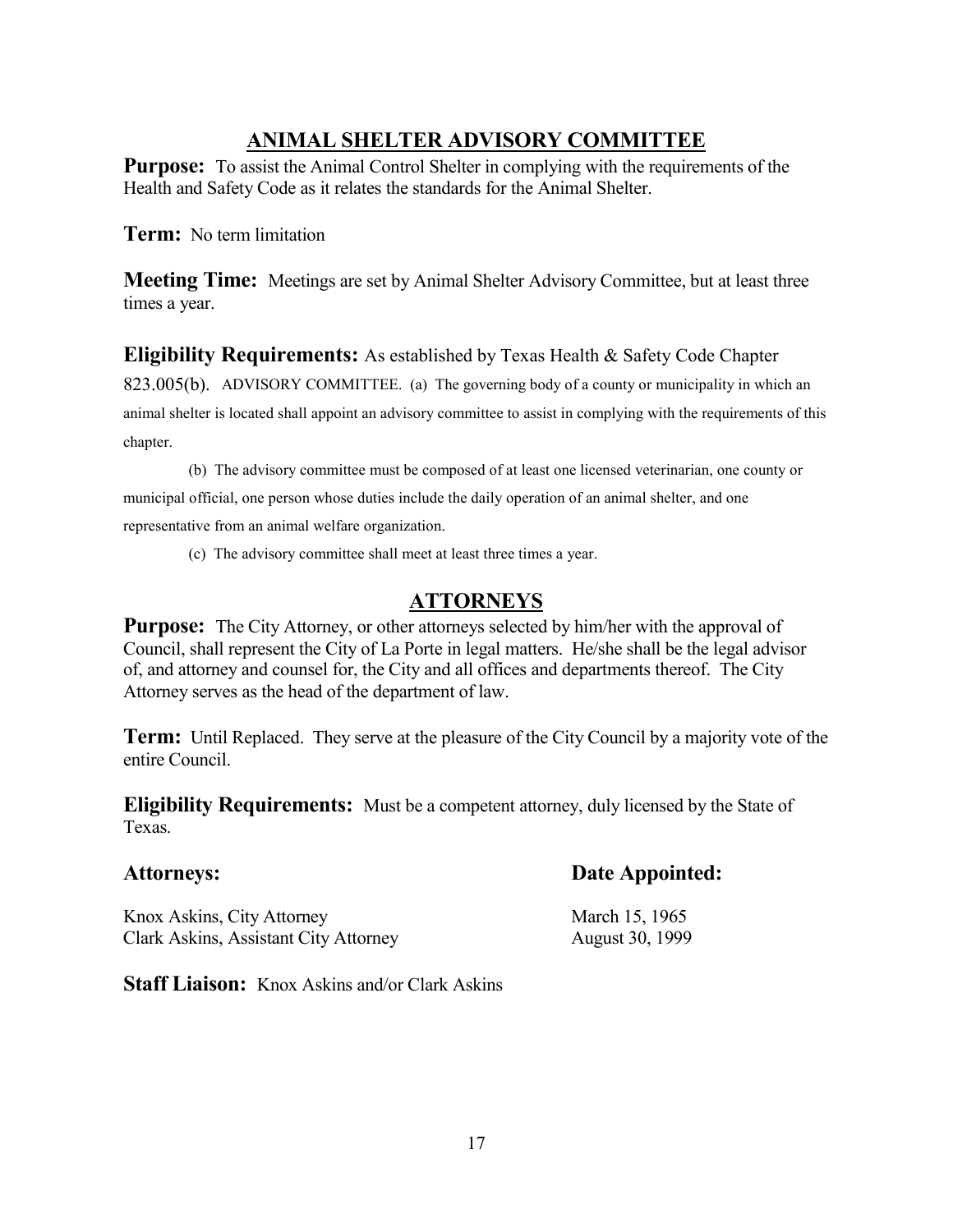# **BAY AREA HOUSTON ECONOMIC PARTNERSHIP REPRESENTATIVES**

**Purpose:** To serve as liaison between the City of La Porte and Bay Area Houston Economic Partnership and report activities back to the City Manager.

**Term:** Until Replaced.

**Meeting Time:** Bay Area Houston schedules meetings.

**Eligibility Requirements:** Must be a member of City Council.

# **CITY OF LA PORTE TAX INCREMENT REINVESTMENT ZONE NUMBER ONE (TIRZ 1)**

**Purpose:** To finance the development and redevelopment of unproductive, underdeveloped or blighted areas within the City. Created by Ordinance 99-2325. See excerpt below.

**Term:** 2 Years

**Meeting Time:** On an as needed basis.

**Eligibility Requirements:** Must be a qualified voter in the City of La Porte or at least 18 years of age or own property in the TIRZ. Harris County and La Porte Independent School District each appoint a member.

**Staff Liaison:** Traci Leach; Scott Livingston

\*Mayor shall annually nominate and appoint, subject to Council approval, a member to serve as Chair for a term of 1 year.

# **BUILDING CODES APPEAL BOARD**

**Purpose:** To provide a comprehensive review of construction codes and make a recommendation to City Council and to hear and determine appeals from applicants.

**Term:** 3 Year term

**Meeting Time:** On an as needed basis.

**Eligibility Requirements:** The Board consists of seven resident electors of the City of La Porte who Council deems competent to serve on such board by virtue of their experience and training in matters pertaining to building construction. Members of the building code appeals board many not be employed by the City of La Porte.

**Staff Liaison:** Building Official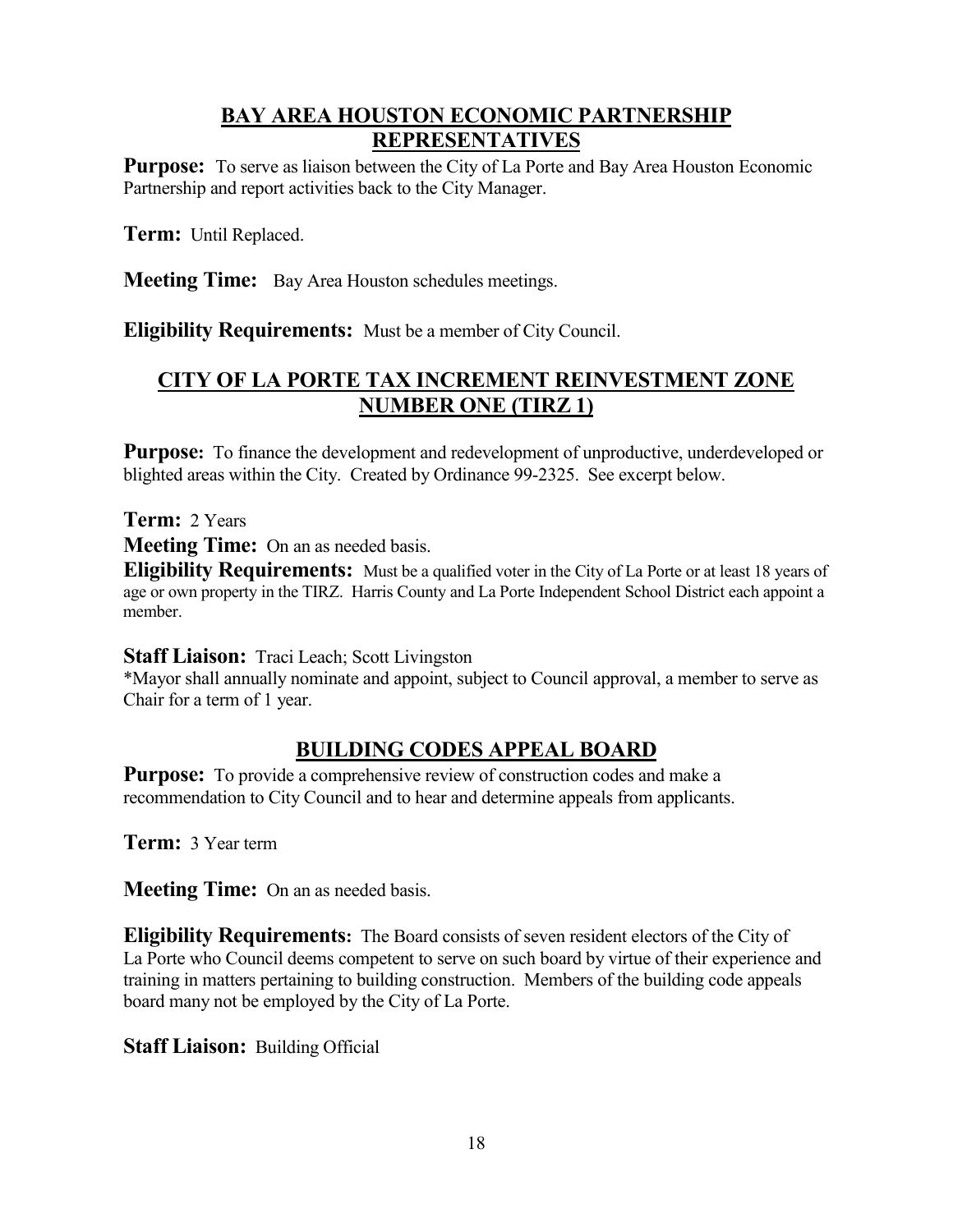# **CHAPTER 172 EMPLOYEE, RETIREE INSURANCE AND BENEFITS BOARD**

**Purpose:** Under Chapter 172 Rules, the purpose of the Trustee is to supervise the operation of the Risk Pool.

**Term:** No established terms.

**Eligibility Requirements:** Must be a citizen of La Porte, City of La Porte Employee or an appointed Attorney.

**Meeting Time:** On an as needed basis.

**Staff Liaison:** HR Manager

# **CITY OF LA PORTE MUNICIPAL JUDGES AND ALTERNATE JUDGES APPOINTMENTS**

**Purpose:** To be Judge of the Municipal Court.

**Term:** Until replaced. Serves at the pleasure of council.

**Eligibility Requirements:** To be a competent attorney, duly licensed by the State of Texas.

### **CIVIL SERVICE COMMISSION**

**Purpose:** The Civil Service Commission was established in 1981, when the citizens voted to adopt the State's Municipal Civil Service Law, as it applies to sworn police officers. In compliance with State Law, the Commission adopted rules relating to appointments and promotions of sworn police officers. Furthermore, the Civil Service Commission conducts investigations and hearings related to police officer appeals of disciplinary actions.

**Term:** 3 years – appointed by City Manager

**Meeting Time:** On an as-needed basis.

**Staff Liaison:** Civil Service Director

#### **DRAINAGE AND FLOODING COMMITTEE**

**Purpose:** To review issues regarding drainage and flooding issues within the City of La Porte and provide Council with recommendations.

**Term:** Until Replaced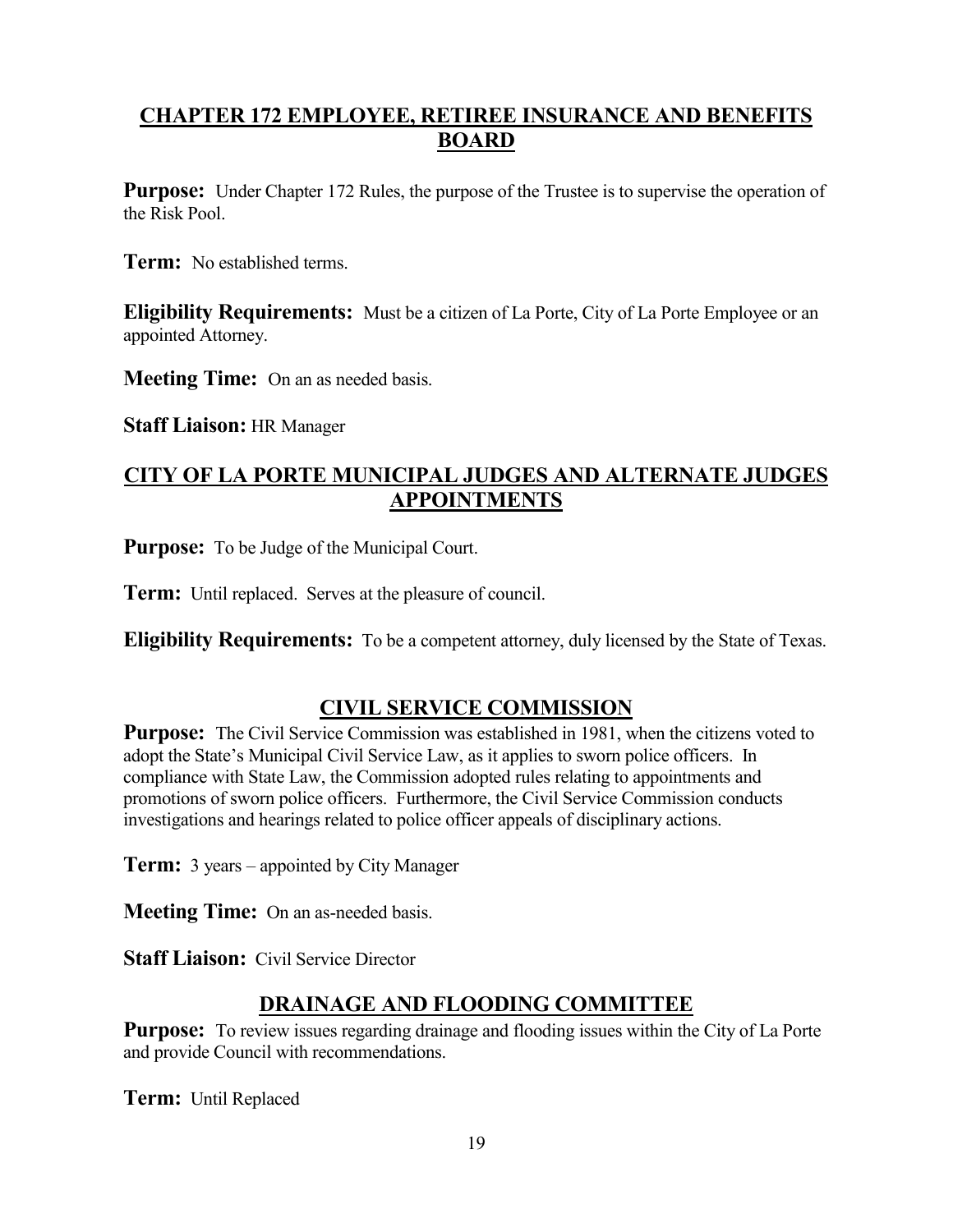#### **Meeting Time:** On an as needed basis

Members are elected councilmembers and are appointed by Mayor and City Council.

# **FIRE CODE REVIEW COMMITTEE**

**Purpose:** The Fire Code Review Committee considers variances, interprets the provisions of the fire code, recommends changes in the fire code and hears appeals from decisions of the fire Chief or Fire Marshal.

**Term:** 3 years

**Meeting Time:** On an as needed basis.

| <b>Staff Liaison:</b> | Fire Marshal Clifton Meekins |
|-----------------------|------------------------------|
|                       | Deputy Fire Marshals         |
|                       | Building Official            |

#### **FIREFIGHTERS' PENSION BOARD**

**Purpose:** The pension board is responsible for "local" administration of the Texas Statewide Emergency Services Retirement Act (TSESRA) for members of the La Porte Volunteer Fire Department.

**Term:** Staggered 1 or 2 Year Term

**Eligibility Requirements:** Must be one of the position descriptions as outlined below.

**Meeting Time:** On an as needed basis.

**Staff Liaison:** Fire Department Admin Assist.

### **FISCAL AFFAIRS COMMITTEE**

**Purpose:** A fiscal affairs committee is a group of individuals appointed by the legislative body. They are given responsibility for overseeing audit procurement and monitoring the selection of the independent auditor to the resolution of audit findings. The members of the fiscal affairs committee collectively possess the expertise and experience in accounting, auditing, and financial reporting required to understand and resolve issues raised by the independent audit of the financial statements.

**Term:** Until Replaced

**Meeting Time:** Quarterly, just prior to the second Council Meeting of the month in the months of April, July, October, and January.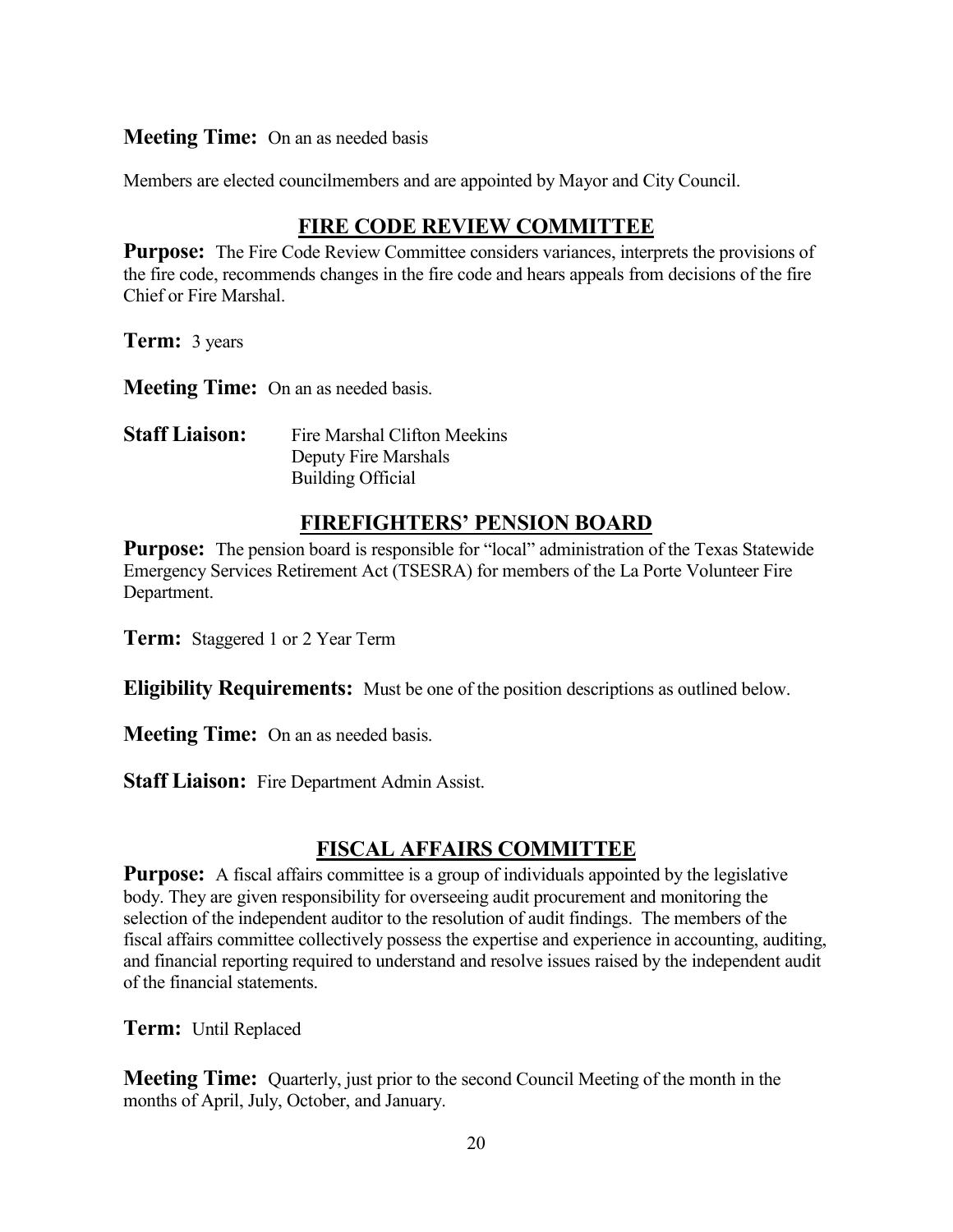#### **Eligibility Requirements:** Must be a member of City Council

Staff Liaison: Finance Director Michael Dolby

# **HARRIS COUNTY APPRAISAL DISTRICT REPRESENTATIVE**

**Purpose:** To serve as a representative for the City of La Porte on the Harris County Appraisal District.

**Term:** 2 years

**Meeting Time:** Harris County Appraisal District sets the meeting dates.

### **HOUSTON-GALVESTON AREA COUNCIL REPRESENTATIVES**

**Purpose:** To serve as a representative for the City of La Porte at H-GAC meetings.

**Term:** None

**Meeting Time:** Houston Galveston Area Council sets the meeting dates.

**Eligibility Requirements:** Must be a member of City Council, and appointed by Council when asked by H-GAC to appoint Board members. Usually on an annual basis. H-GAC contacts the City.

# **LA PORTE AREA WATER AUTHORITY**

**Purpose:** The La Porte Area Water Authority was created in 1981 by the State Legislature. The legislation granted the Authority rights and powers related to acquisition of water supplies and the collection/treatment of wastes. The early mission of the Authority was to secure surface water to entities contracting with the Authority. The Authority may purchase, construct, lease or otherwise acquire property and facilities relating to their mission. They may contract with persons, corporations, municipal corporation and political subdivisions of the State with the approval of the City Council.

**Eligibility Requirements:** May not be a member of City Council.

**Meeting Time:** Meet on an as needed basis.

**Staff Liaison:** Director of Public Works

**Term: 2 year terms by statute**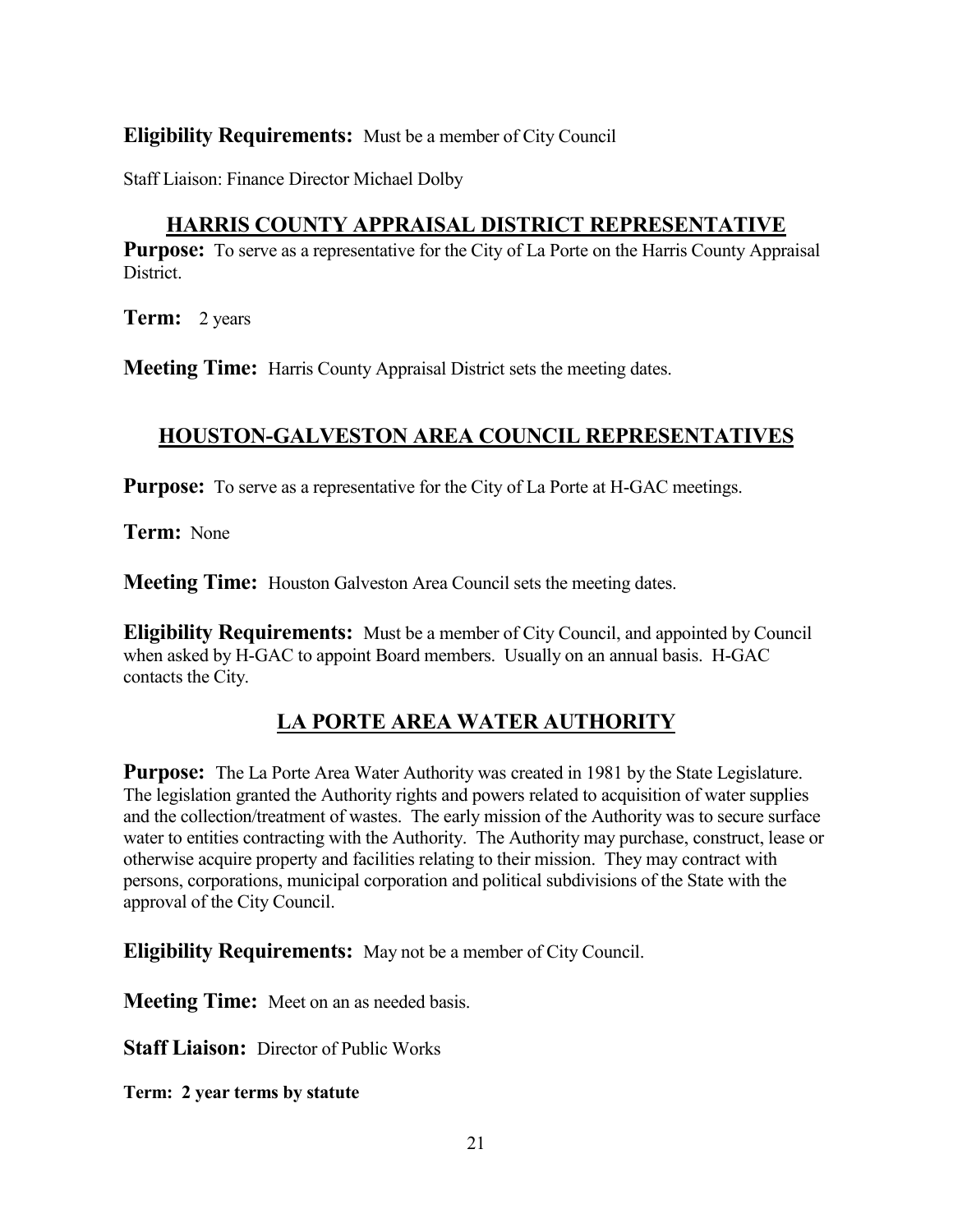# **LA PORTE DEVELOPMENT CORPORATION BOARD Type B Corporation**

**Purpose:** The corporation is organized under, and shall be governed by, the Development Corporation Act of 1979, Article 5190.6, Section 4B, Vernon's Annotated Texas Civil Statutes, as amended (the "Act"), and may issue bonds on behalf of the Unit for the specific public purpose to undertake projects as described in Section 4b of Article 5190.6, including but not limited to projects for the promotion of amateur athletics and sports including ball parks, auditoriums, projects related to entertainment, convention, tourist, and exhibition facilities, amphitheaters, concert halls, and public parks, park facilities and events, open space improvements, learning centers, municipal buildings, museums and related stores, restaurant, concession, and automobile parking facilities, related area transportation facilities, and related roads, streets, and water and sewer facilities, recycling facilities and projects to promote new or expanded business enterprises including public safety facilities, streets and roads, drainage, and related improvements, demolition of existing structures, and general improvements that are municipally owned, development and expansion of affordable housing, as well as any other improvements or facilities that are related to any of the above projects and any other project that the board determines will promote new or expanded business enterprises, and the maintenance and operations expenses for any of the above described projects.

**Term:** 2 year term

**Meeting Time:** Quarterly – just prior to the 2<sup>nd</sup> City Council Meetings in March, June, September and December; any other time that meetings are needed.

#### **Staff Liaison: Finance Director**

Secretary of Corporation is the City Secretary

### **LA PORTE FIRE CONTROL PREVENTION & EMERGENCY MEDICAL SERVICES DISTRICT**

**Purpose:** The La Porte Fire Control Prevention & Emergency Medical Services District is dedicated to fire safety and emergency medical services in the City of La Porte. The district was approved by a majority of voters of the City of La Porte, at an election held on May 14, 2011, and reauthorized for an additional ten years in 2016.

**Term:** 2 years

**Meeting Time:** On an as-needed basis

**Staff Liaison:** Assistant Fire Chief

# **LA PORTE HEALTH AUTHORITY**

**Purpose:** To serve the City of La Porte on health matters administering state and local laws relating to public health.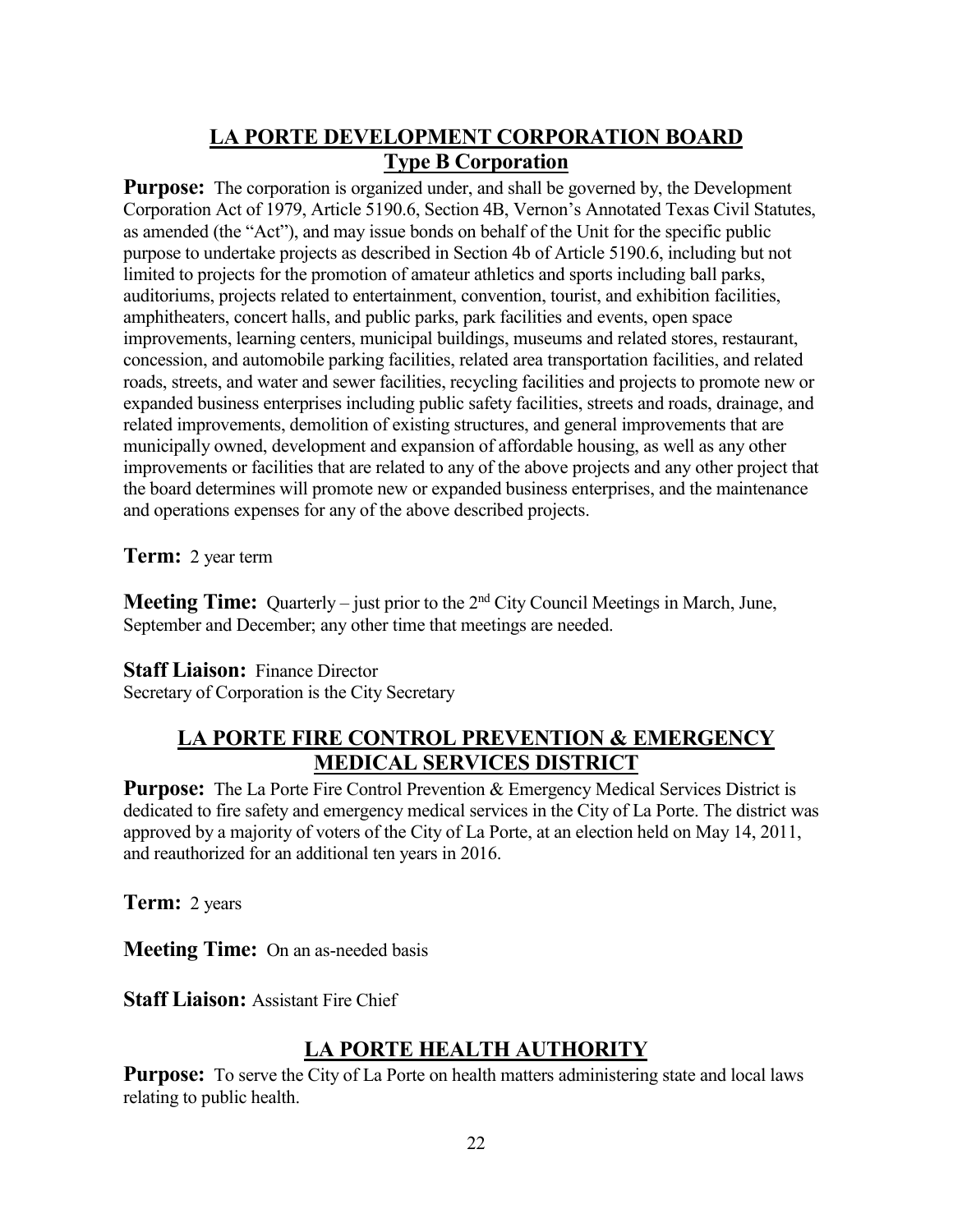**Term:** 3 years

**Meeting Time:** On an as needed basis

# **Members: Term Expires:** Abdul R. Moosa M.D. 8/31/2020<br>Robert D. Johnston M.D. 8/31/2020 Robert D. Johnston M.D. **Medical Director:** Oscar Boultinghouse Contract

**Staff Liaison:** EMS Chief, Ray Nolen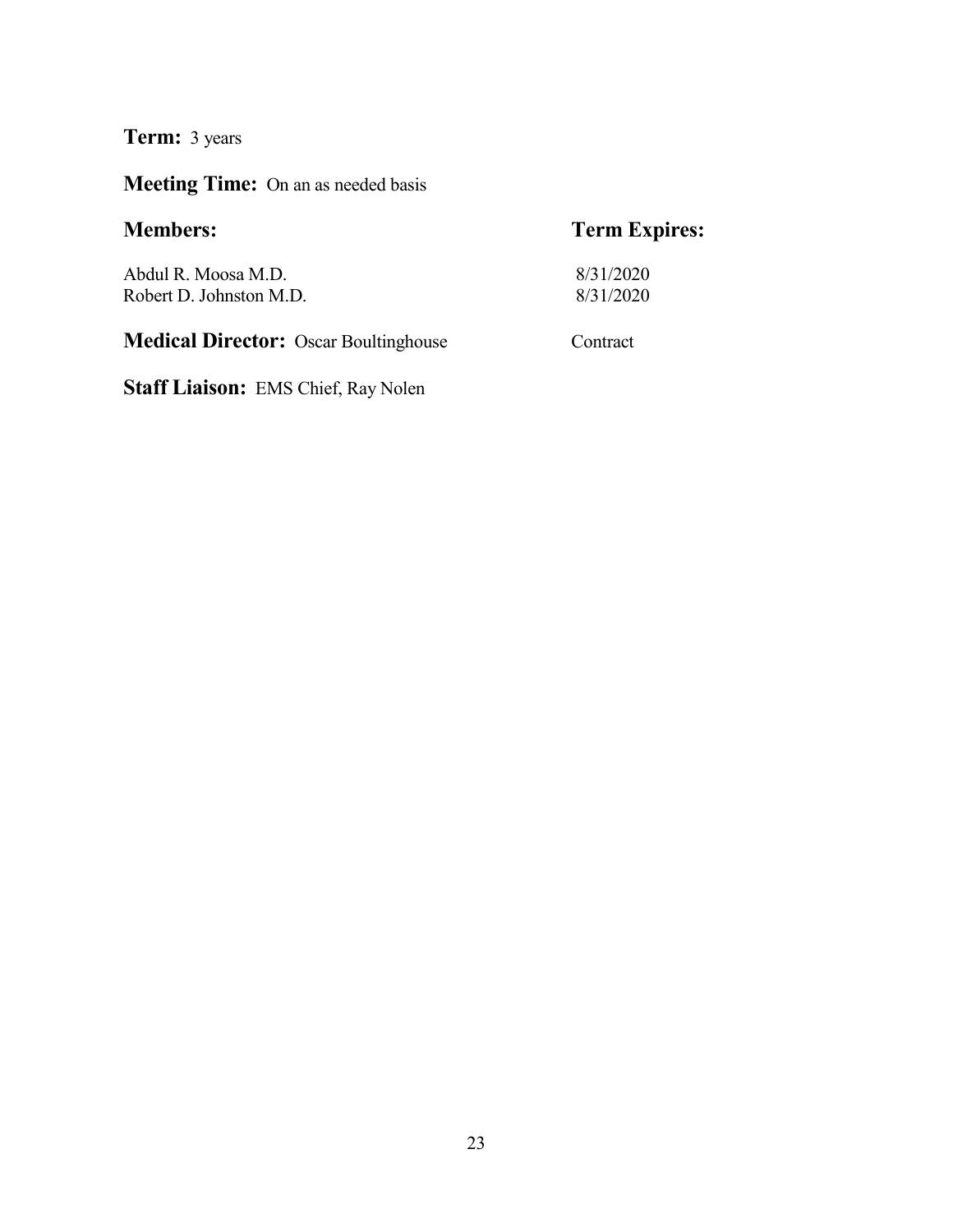# **LA PORTE REDEVELOPMENT AUTHORITY**

**Purpose:** To finance the development and redevelopment of unproductive, underdeveloped or blighted areas within the City. Articles and Bylaws approved by Resolution 2000-19.

Per Articles of Incorporation and the Bylaws of the La Porte Redevelopment Authority, an appointment of a Director to the Reinvestment Zone #1, City of La Porte, Texas, constitutes an appointment to serve as a Director of the La Porte Redevelopment Authority.

Directors of the Authority shall be appointed by the Mayor of the City with the consent and approval of the City Council and shall be the same persons appointed to the corresponding position of the Board of the La Porte Reinvestment Zone.

Each taxing unit appointment as a Director to the La Porte Reinvestment Zone shall also constitute a nomination of such person to the Redevelopment Authority.

The term of each Redevelopment Authority position shall be coterminous with the corresponding position on the Board of the La Porte Reinvestment Zone.

The Mayor of the City shall always appoint the Chairman of the Redevelopment Board for the term designated by the City.

**Term:** 2 Years

**Meeting Time:** On an as needed basis

**Staff Liaison:** Assistant City Manager

# **PLANNING AND ZONING COMMISSION**

Purpose: To represent the City of La Porte at meetings and provide information back to City Council and staff.

**Term:** 3 years

**Meeting Time:** Third Thursday of each month

**Staff Liaison:** Director of Planning & Community Development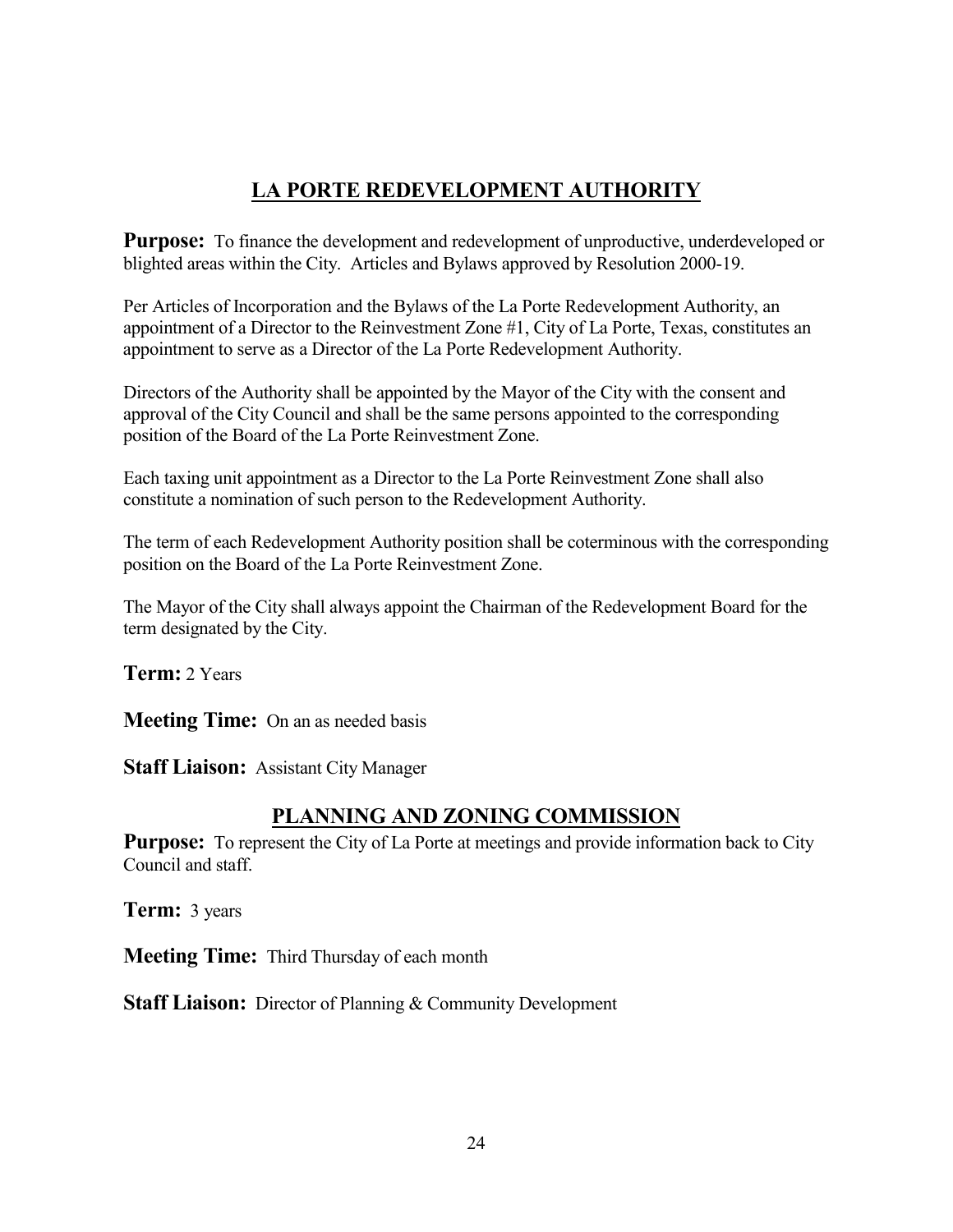# **SOUTHEAST TEXAS HOUSING FINANCE CORPORATION BOARD**

**Purpose:** To represent the City of La Porte at meetings and provide information back to City Council and staff. There is only one appointed person from the City.

**Term:** 1 year

**Meeting Time:** Meetings set by Southeast Texas Housing Finance Corporation

**Staff Liaison:** Director of Planning & Community Development

# **ZONING BOARD OF ADJUSTMENT**

**Purpose:** The Board of Adjustment shall hear and decide appeals to any order, requirement, decision or determination made by the Building Official related to the Zoning Ordinance. The Board also hears and decides on special exceptions and variances as long as their action is not contrary to public interest and is within the guidelines established by State Law and the City's Zoning Ordinance. The Board shall also conduct public hearings and render decisions regarding the Zoning Ordinance's provisions for non-conforming structures and uses.

**Term: 3** years

# **Meeting Time: 4th Thursday of each Month at 6:00 p.m.**

**Staff Liaison:** Director of Planning & Community Development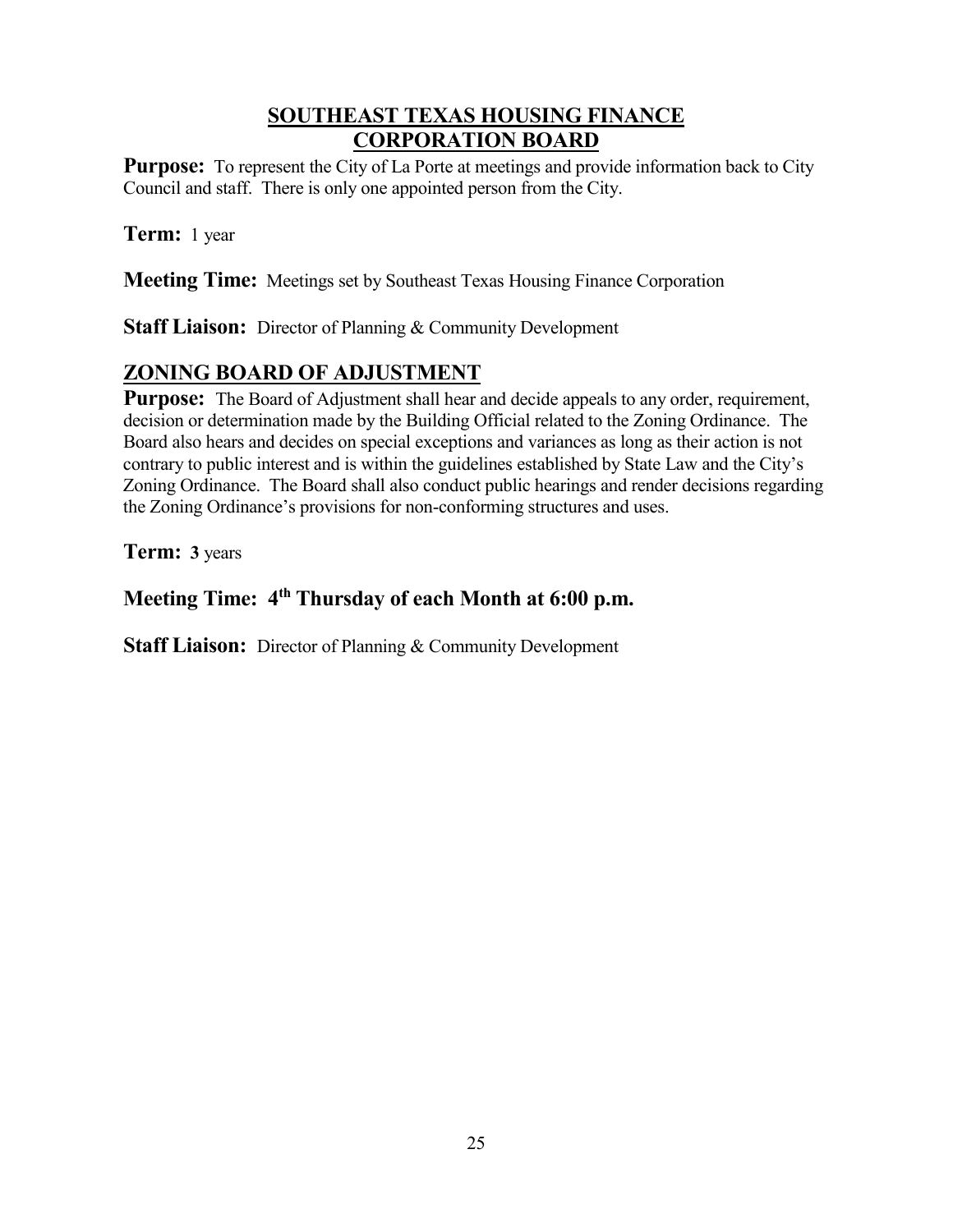#### *CITY OF LA PORTE* **APPLICATION FOR CITY BOARDS / COMMISSIONS**

**NOTE:** As an applicant for a City Board or Commission, your name, address and phone number may be available to the press and the public. You have the right to request the exclusion of certain information from press and public access. All other information will remain confidential. You will be contacted before any action is taken on your appointment. Incumbents whose terms expire are automatically considered for reappointment, upon request. A member who is absent for more than 25% of called meetings, for other than medical reasons, will be subject to removal by City Council. Final decisions on appointment and reappointment of members of Boards and Commissions rest with the City Council. **APPLICANT MUST BE A CITIZEN OF THE UNITED STATE, A RESIDENT OF THE CITY OF LA PORTE, AND A QUALIFIED VOTER IN THE CITY OF LA PORTE. MEMBERS OF THE PLANNING AND ZONING COMMISSION MUST ALSO BE RESIDENTS OF ONE OF THE CITY COUNCIL DISTRICTS FROM WHICH THEY ARE APPOINTED.**

| Please type or print clearly                                                                                                                                                                                                                                                       | DATE:       |
|------------------------------------------------------------------------------------------------------------------------------------------------------------------------------------------------------------------------------------------------------------------------------------|-------------|
|                                                                                                                                                                                                                                                                                    | Phone $(H)$ |
|                                                                                                                                                                                                                                                                                    | (W)         |
|                                                                                                                                                                                                                                                                                    |             |
| Are you a registered voter in the La Porte City limits? $Y$ or N                                                                                                                                                                                                                   |             |
| Did you vote in the last City election? $Y$ or N                                                                                                                                                                                                                                   |             |
| Please indicate your preference by number, 1-2-3, etc.                                                                                                                                                                                                                             |             |
| <b>ADVISORY BOARDS AND COMMISSIONS</b><br>____ Airport Advisory Board<br>Chapter 172 Employee/Retiree Insurance Benefits Committee<br>La Porte Health Authority                                                                                                                    |             |
| DECISION MAKING BOARDS AND COMMISSIONS<br>Building Codes Appeal Board (must be a resident or own business in La Porte per Ordinance 2004-2733-A)<br>Civil Service Commission<br>Fire Code Review Committee<br>Firefighter's Pension Board<br>La Porte Health Authority<br>Planning |             |
|                                                                                                                                                                                                                                                                                    |             |
|                                                                                                                                                                                                                                                                                    |             |

\_\_\_\_ Zoning Board of Adjustment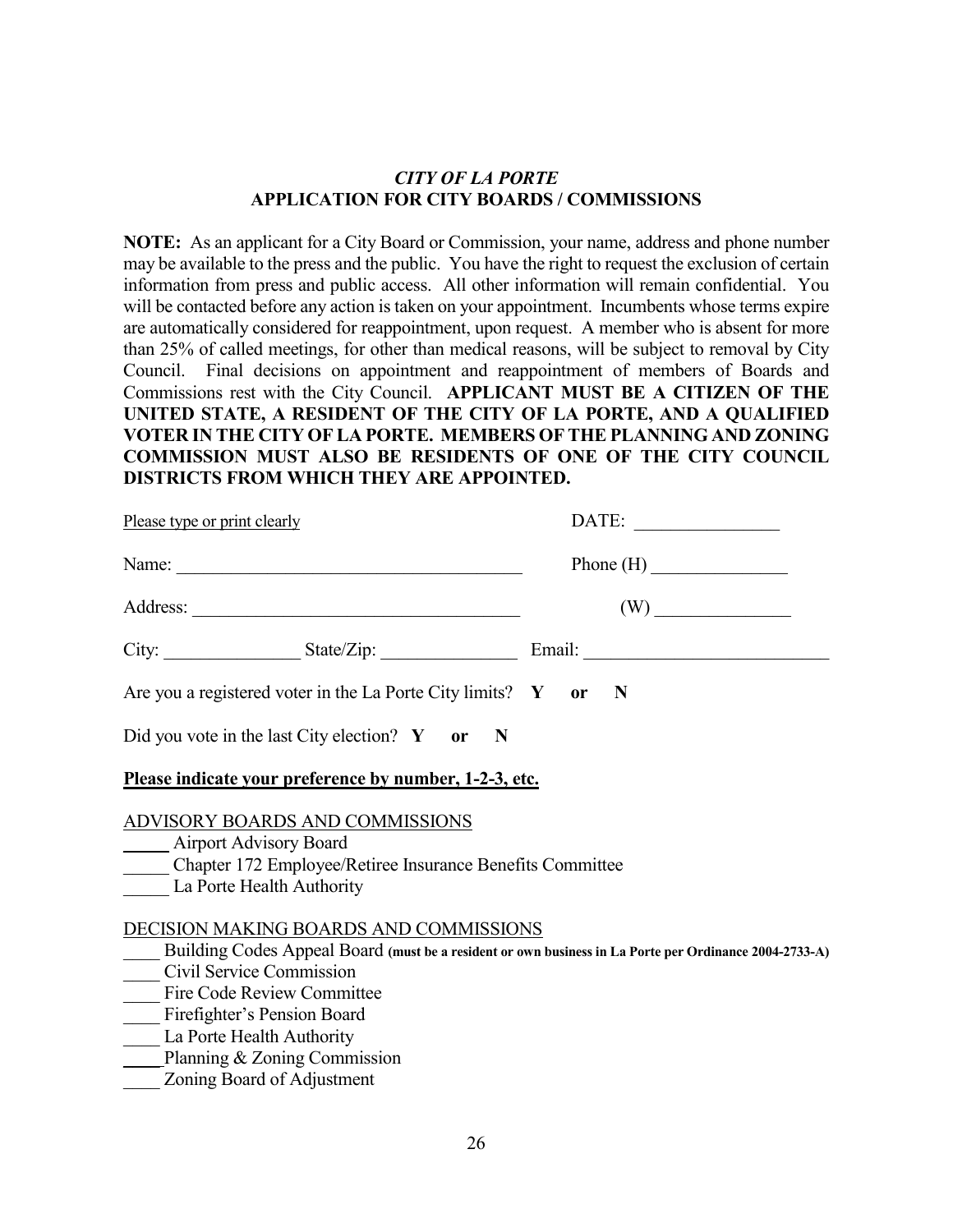#### SEPARATE LEGAL ENTITIES/NON-PROFIT CORPORATIONS

- Harris County Appraisal District Representative
- La Porte Area Water Authority
- La Porte Development Corporation Board
- La Porte Redevelopment Authority
- Tax Increment Reinvestment Zone Number One
- Southeast Texas Housing Finance Corporation Board

#### AD HOC COMMITTEES

\_\_\_\_\_ Census/Redistricting Committees

Other Committee

#### OTHER

\_\_\_\_\_ Other/Future Available Opportunities

I, the undersigned, am interested in serving on one of the above Boards/Commissions as indicated.

"I hereby attest that I do not own or control any entity, nor am I engaged in any business transaction, nor employed, nor belong to any public office, nor am I a member of any board or commission where such activity or membership would present a conflict of interest to my serving on the board or commission for which I am appointed. For such purposes I am also aware that I may be required to file a conflict of interest statement or questionnaire, under Chapter 171 and 176 of the Texas Local Government Code, as applicable, when and if circumstances require."

 $\overline{\phantom{a}}$  , and the contribution of the contribution of the contribution of the contribution of the contribution of the contribution of the contribution of the contribution of the contribution of the contribution of the

Signature of Applicant Date